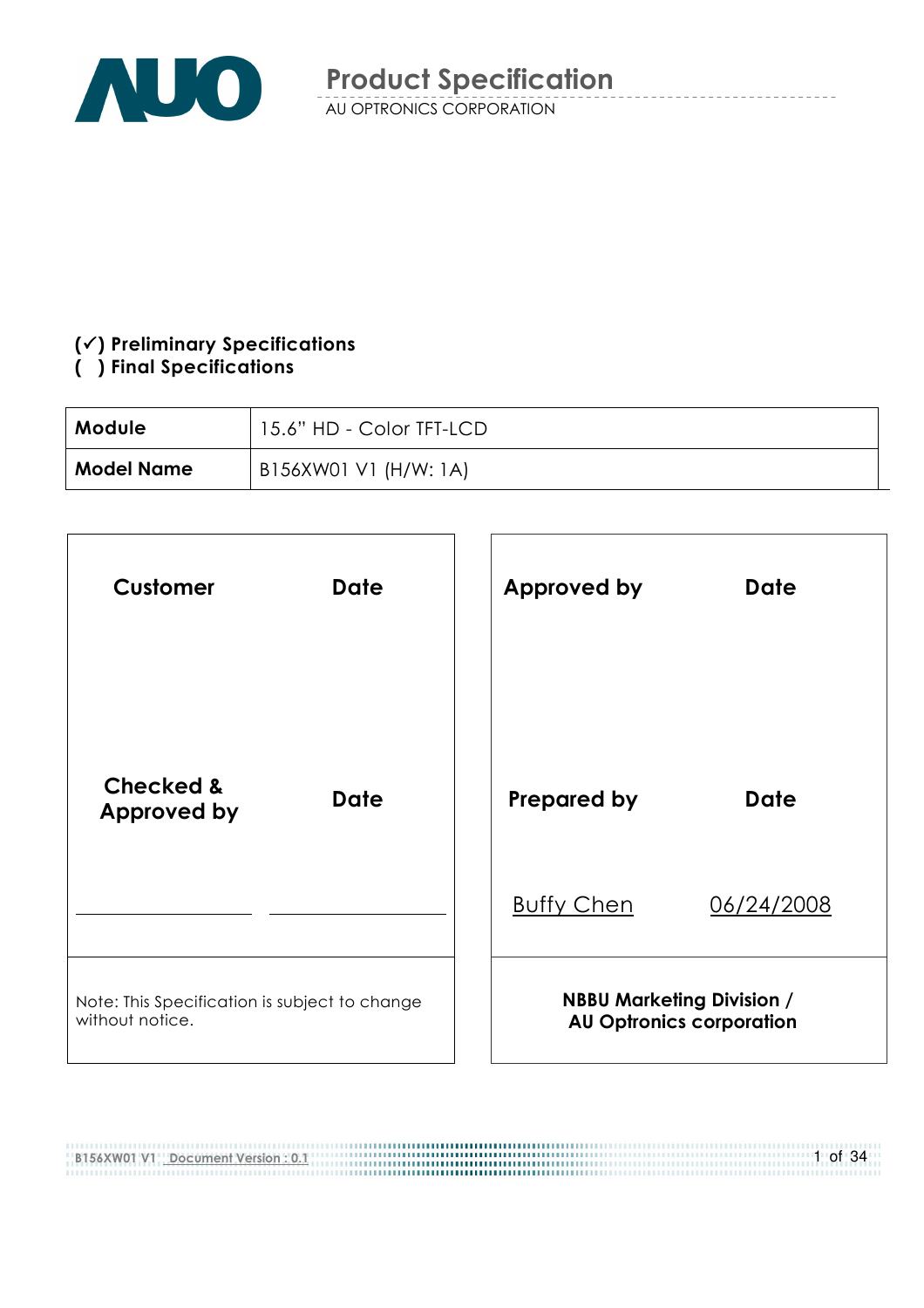

# **Product Specification**<br>AU OPTRONICS CORPORATION

# **Contents**

| 25 |
|----|
|    |
|    |
|    |
|    |
|    |
|    |
|    |
|    |
|    |
|    |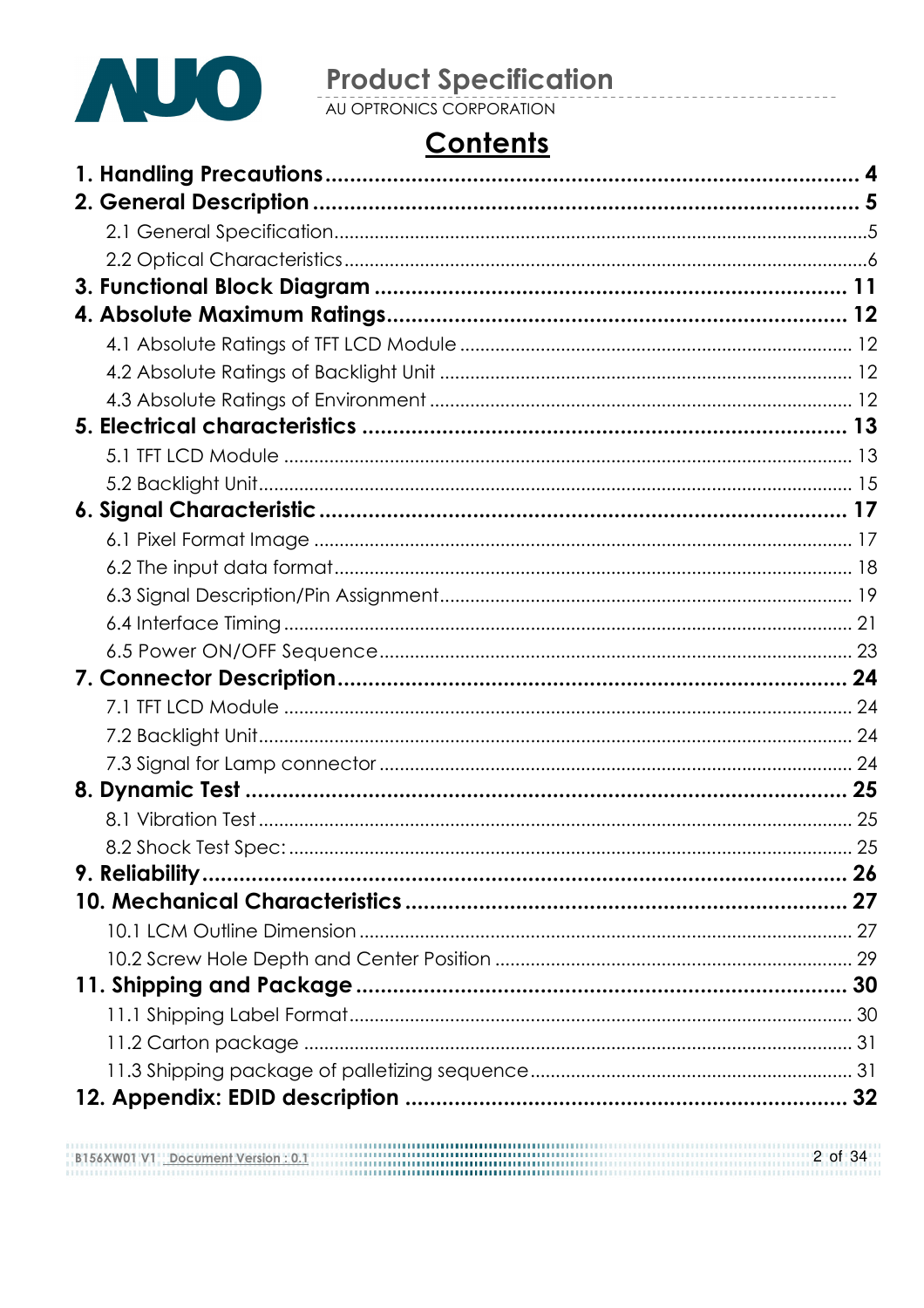

AU OPTRONICS CORPORATION

# Record of Revision

|     | <b>Version and Date</b> | Page | Old description            | <b>New Description</b> | Remark |
|-----|-------------------------|------|----------------------------|------------------------|--------|
| 0.1 | 2008/06/24              | All  | First Edition for Customer |                        |        |
|     |                         |      |                            |                        |        |
|     |                         |      |                            |                        |        |
|     |                         |      |                            |                        |        |
|     |                         |      |                            |                        |        |
|     |                         |      |                            |                        |        |

| B156XW01 V1 Document Version : 0.1 | 3 of 34 |
|------------------------------------|---------|
|                                    |         |
|                                    |         |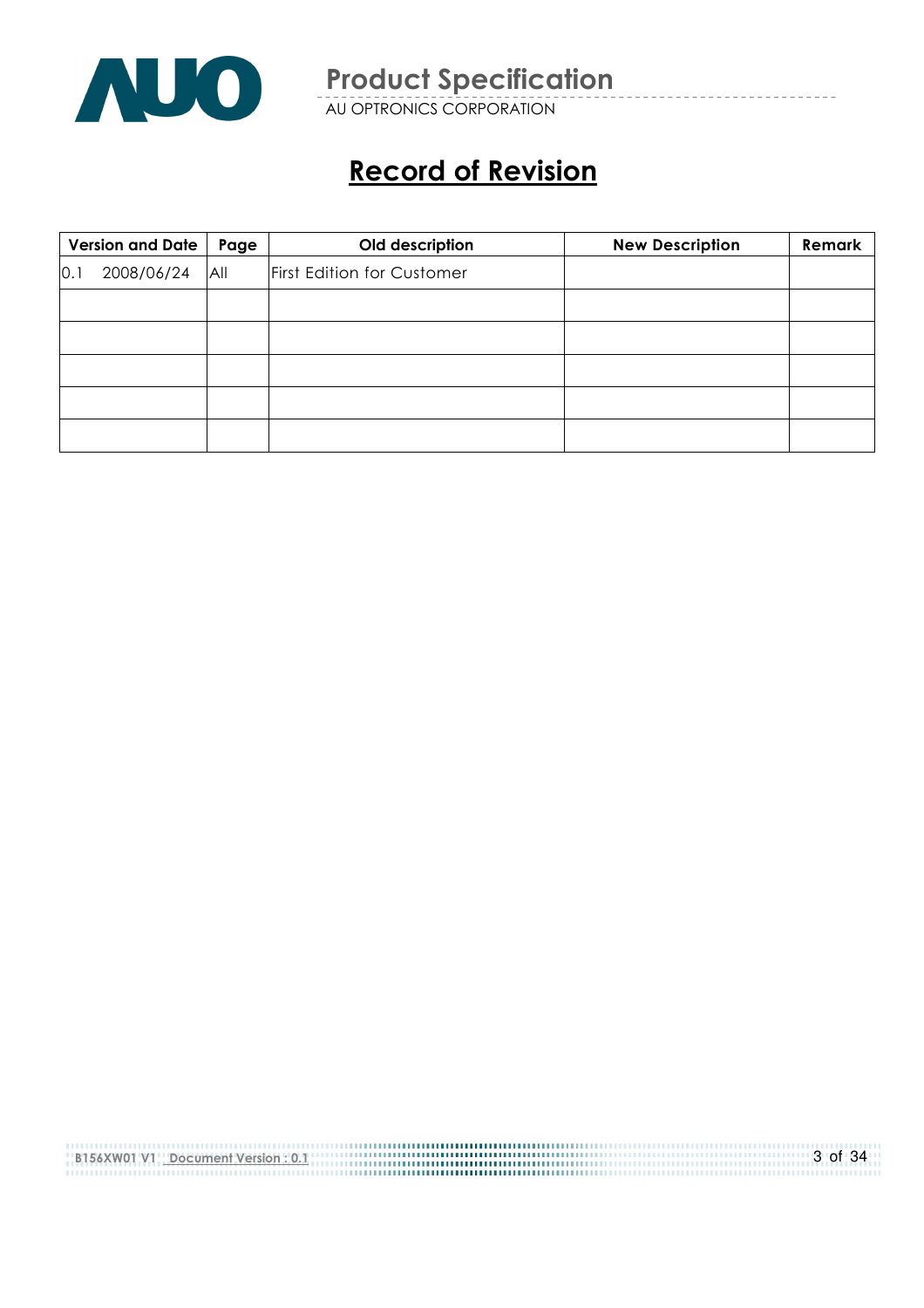

AU OPTRONICS CORPORATION

## 1. Handling Precautions

- 1) Since front polarizer is easily damaged, pay attention not to scratch it.
- 2) Be sure to turn off power supply when inserting or disconnecting from input connector.
- 3) Wipe off water drop immediately. Long contact with water may cause discoloration or spots.
- 4) When the panel surface is soiled, wipe it with absorbent cotton or other soft cloth.
- 5) Since the panel is made of glass, it may break or crack if dropped or bumped on hard surface.
- 6) Since CMOS LSI is used in this module, take care of static electricity and insure human earth when handling.
- 7) Do not open nor modify the Module Assembly.
- 8) Do not press the reflector sheet at the back of the module to any directions.
- 9) In case if a Module has to be put back into the packing container slot after once it was taken out from the container, do not press the center of the CCFL Reflector edge. Instead, press at the far ends of the CCFL Reflector edge softly. Otherwise the TFT Module may be damaged.
- 10)At the insertion or removal of the Signal Interface Connector, be sure not to rotate nor tilt the Interface Connector of the TFT Module.
- 11) After installation of the TFT Module into an enclosure (Notebook PC Bezel, for example), do not twist nor bend the TFT Module even momentary. At designing the enclosure, it should be taken into consideration that no bending/twisting forces are applied to the TFT Module from outside. Otherwise the TFT Module may be damaged.
- 12)Cold cathode fluorescent lamp (CCFL) in LCD contains a small amount of mercury. Please follow local ordinances or regulations for disposal.
- 13)Small amount of materials having no flammability grade is used in the LCD module. The LCD module should be supplied by power complied with requirements of Limited Power Source (IEC60950 or UL1950), or be applied exemption.
- 14)The LCD module is designed so that the CCFL in it is supplied by Limited Current Circuit (IEC60950 or UL1950). Do not connect the CCFL in Hazardous Voltage Circuit.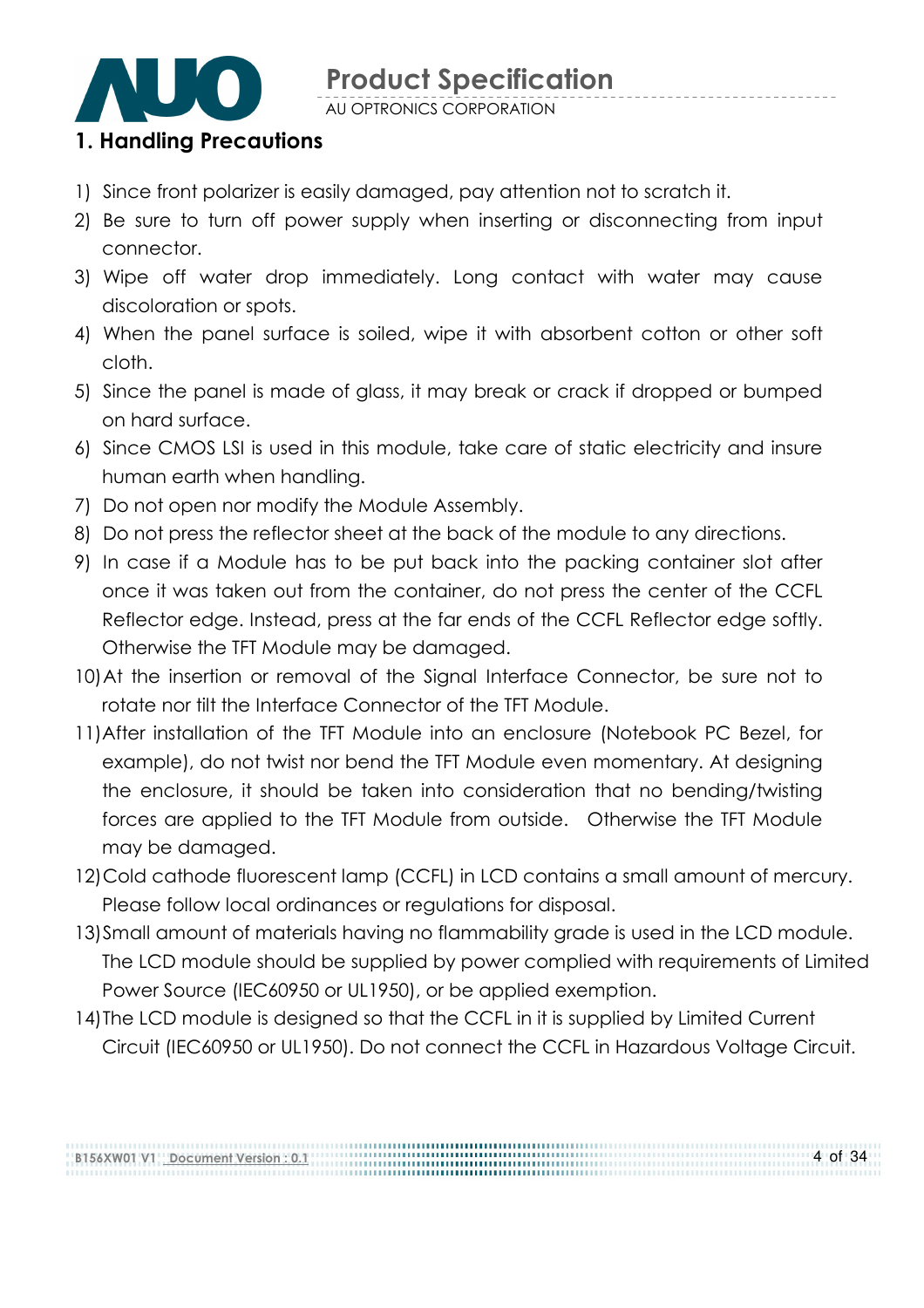AU OPTRONICS CORPORATION

# 2. General Description

B156XW01 V1 is a Color Active Matrix Liquid Crystal Display composed of a TFT LCD panel, a driver circuit, and backlight system. The screen format is intended to support the HD (1366(H) x 768(V)) screen and 262k colors (RGB 6-bits data driver) without backlight inverter. All input signals are LVDS interface compatible.

B156XW01 V1 is designed for a display unit of notebook style personal computer and industrial machine.

### 2.1 General Specification

The following items are characteristics summary on the table at 25  $°C$  condition:

| <b>Items</b>                | Unit                 | <b>Specifications</b>       |                          |       |       |  |  |
|-----------------------------|----------------------|-----------------------------|--------------------------|-------|-------|--|--|
| Screen Diagonal             | [mm                  | 394.9 (15.6W")              |                          |       |       |  |  |
| <b>Active Area</b>          | [mm]                 |                             | 344.232 X 193.536        |       |       |  |  |
| Pixels H x V                |                      | 1366x3(RGB) x 768           |                          |       |       |  |  |
| <b>Pixel Pitch</b>          | [mm]                 | 0.255X0.255                 |                          |       |       |  |  |
| Pixel Format                |                      | R.G.B. Vertical Stripe      |                          |       |       |  |  |
| Display Mode                |                      | Normally White              |                          |       |       |  |  |
| White Luminance             | [cd/m <sup>2</sup> ] | 220 typ. (5 points average) |                          |       |       |  |  |
| $(ICCFL=6.0mA)$             |                      | 187 min. (5 points average) |                          |       |       |  |  |
| Note: ICCFL is lamp current |                      | (Note1)                     |                          |       |       |  |  |
| Luminance Uniformity        |                      | $1.25$ max. (5 points)      |                          |       |       |  |  |
| Contrast Ratio              |                      | 400 typ                     |                          |       |       |  |  |
| Response Time               | [ms]                 | 8 typ / 15 Max              |                          |       |       |  |  |
| Nominal Input Voltage VDD   | [Volt]               | $+3.3$ typ.                 |                          |       |       |  |  |
| Power Consumption           | [Watt]               | 6.5 max.                    |                          |       |       |  |  |
| Weight                      | Grams]               | 550 max.                    |                          |       |       |  |  |
| <b>Physical Size</b>        | [mm]                 |                             | Min.                     | Typ.  | Max.  |  |  |
| without inverter, bracket   |                      | Length                      | $\overline{\phantom{0}}$ | 359.3 | 359.8 |  |  |
|                             |                      | Width                       | $\overline{\phantom{a}}$ | 209.5 | 210.0 |  |  |
|                             |                      | <b>Thickness</b>            | $\overline{\phantom{a}}$ |       | 6.4   |  |  |
| <b>Electrical Interface</b> |                      | channel LVDS                |                          |       |       |  |  |
| Surface Treatment           |                      | Anti-Glare                  |                          |       |       |  |  |
| Support Color               |                      | 262K colors (RGB 6-bit)     |                          |       |       |  |  |
| Temperature Range           |                      |                             |                          |       |       |  |  |
| Operating                   | [°C]                 | 0 to $+50$                  |                          |       |       |  |  |
| Storage (Non-Operating)     | [°C]                 | $-20$ to $+60$              |                          |       |       |  |  |
| <b>RoHS</b> Compliance      |                      | <b>RoHS Compliance</b>      |                          |       |       |  |  |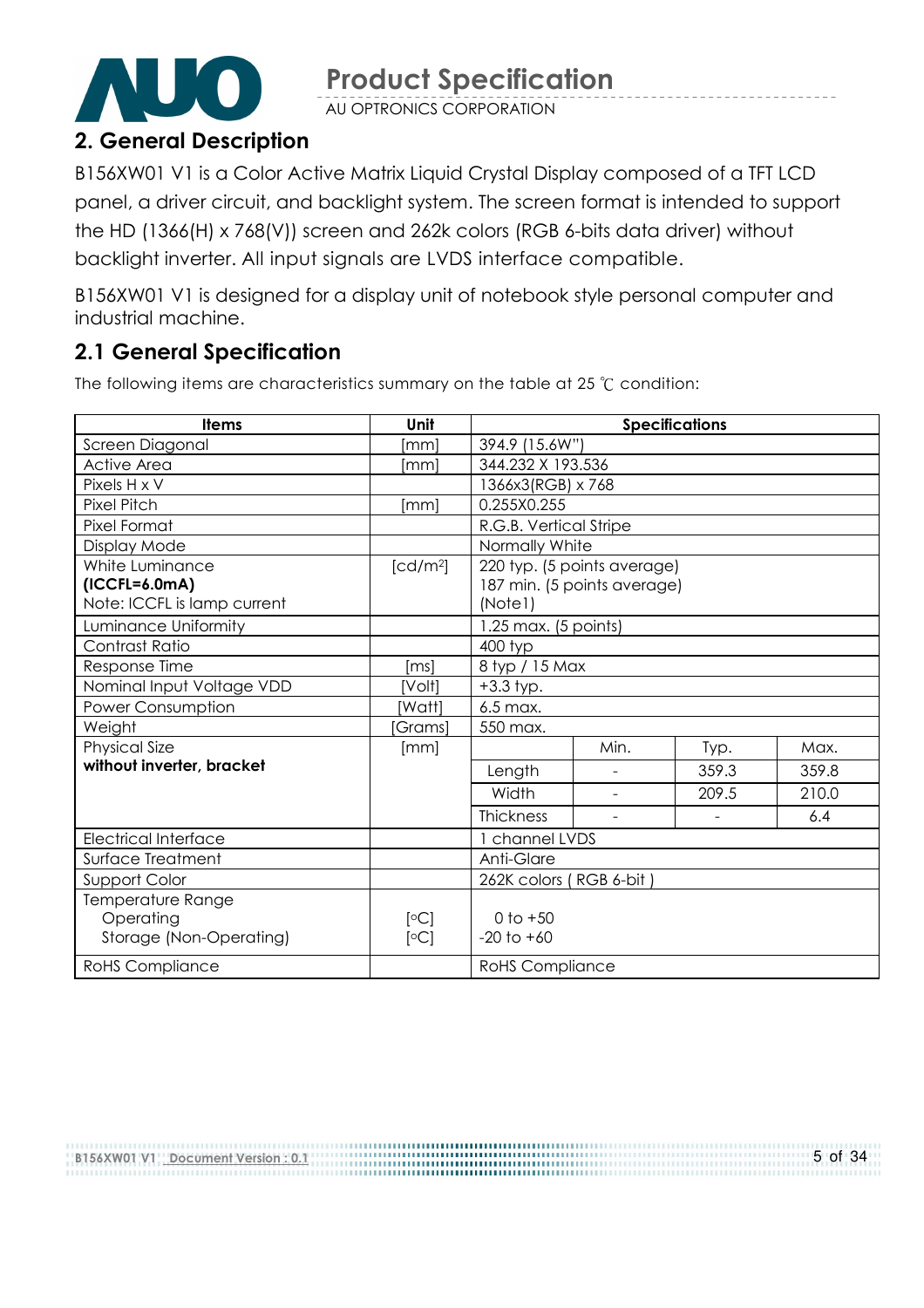

AU OPTRONICS CORPORATION

### 2.2 Optical Characteristics

The optical characteristics are measured under stable conditions at 25°C (Room Temperature) :

| <b>Item</b>                              |             | Symbol                 | <b>Conditions</b>          | Min.  | Typ.  | Max.           | Unit              | <b>Note</b>             |
|------------------------------------------|-------------|------------------------|----------------------------|-------|-------|----------------|-------------------|-------------------------|
| <b>White Luminance</b><br>ICCFL=6.0mA    |             |                        | 5 points average           | 187   | 220   |                | cd/m <sup>2</sup> | 1, 4, 5.                |
|                                          |             | $\Theta_R$             | (Right)<br>Horizontal      | 40    | 45    |                |                   |                         |
| <b>Viewing Angle</b>                     |             | $\theta_L$             | $CR = 10$<br>(Left)        | 40    | 45    |                |                   |                         |
|                                          |             | Wн                     | <b>Vertical</b><br>(Upper) | 10    | 15    |                | degree            | 4, 9                    |
|                                          |             | ΨL                     | $CR = 10$<br>(Lower)       | 20    | 35    |                |                   |                         |
| <b>Luminance Uniformity</b>              |             | $\delta$ <sub>5P</sub> | 5 Points                   | ۰     |       | 1.25           |                   | 1, 3, 4                 |
|                                          |             | $\delta_{13P}$         | 13 Points                  | ٠     | ٠     | $\blacksquare$ |                   | 2, 3, 4                 |
| <b>Contrast Ratio</b>                    |             | <b>CR</b>              |                            | 300   | 400   |                |                   | 4, 6                    |
| <b>Cross talk</b>                        |             | $\%$                   |                            |       |       | 4              |                   | 4, 7                    |
| <b>Response Time</b>                     |             | $T_r$                  | <b>Rising</b>              |       | ۰     |                |                   |                         |
|                                          |             | $T_f$                  | <b>Falling</b>             | ۰     | ۰     | ٠              | msec              | 4, 8                    |
|                                          |             | <b>TRT</b>             | <b>Rising + Falling</b>    | ٠     | 8     | 15             |                   |                         |
| Red                                      |             | <b>Rx</b>              |                            | 0.620 | 0.650 | 0.680          |                   |                         |
|                                          |             | <b>Ry</b>              |                            | 0.310 | 0.340 | 0.370          |                   |                         |
|                                          | Green       | Gx                     |                            | 0.280 | 0.310 | 0.340          |                   |                         |
| Color /                                  |             | Gy                     |                            | 0.550 | 0.580 | 0.610          |                   |                         |
| <b>Chromaticity</b><br><b>Coodinates</b> |             | <b>Bx</b>              | <b>CIE 1931</b>            | 0.120 | 0.150 | 0.180          |                   | $\overline{\mathbf{4}}$ |
|                                          | <b>Blue</b> | <b>By</b>              |                            | 0.090 | 0.120 | 0.150          |                   |                         |
|                                          |             | Wx                     |                            | 0.293 | 0.313 | 0.333          |                   |                         |
|                                          | White       | Wy                     |                            | 0.309 | 0.329 | 0.349          |                   |                         |
| <b>NTSC</b>                              |             | %                      |                            | ۰     | 60    | ٠              |                   |                         |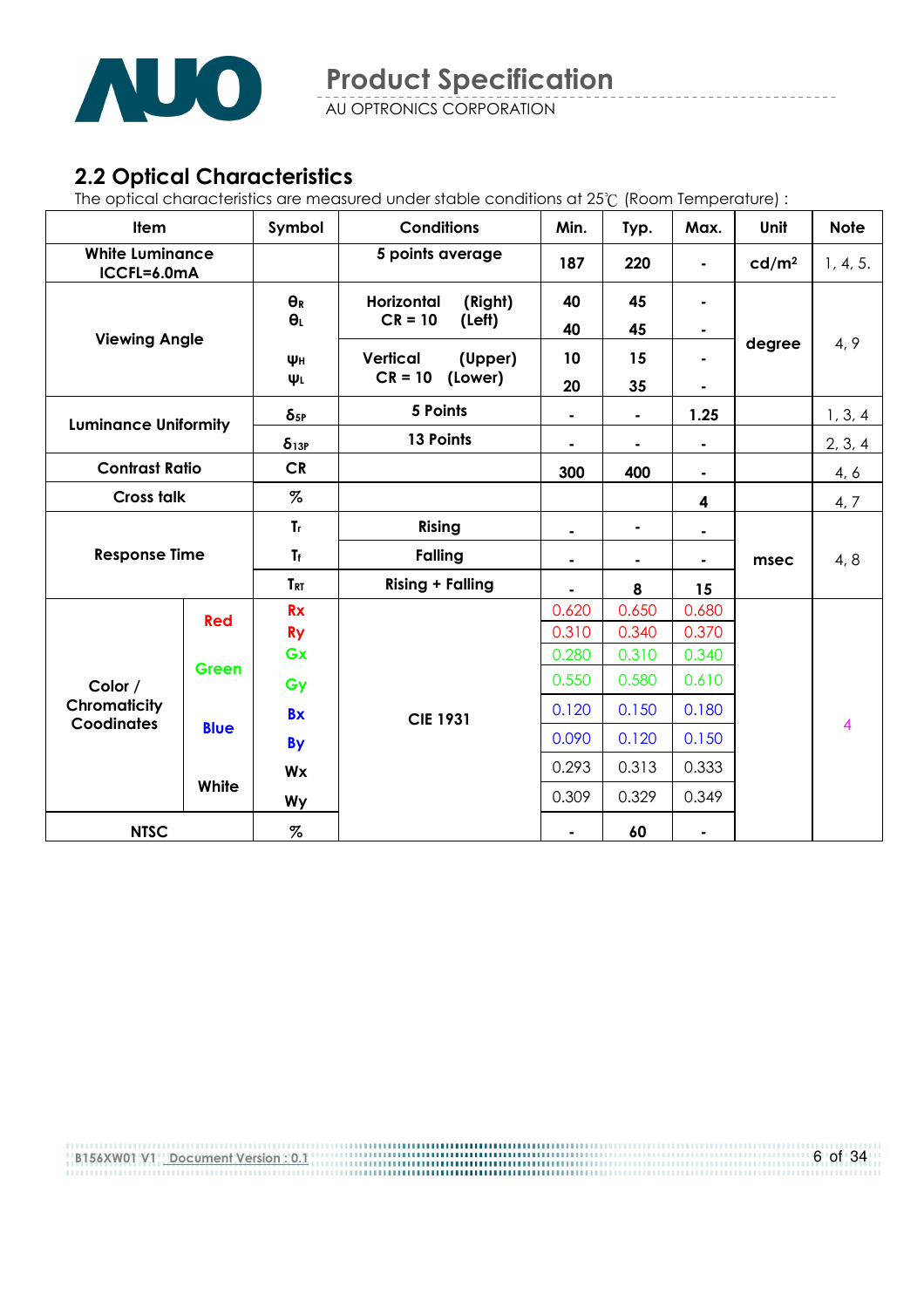

AU OPTRONICS CORPORATION

Note 1: 5 points position (Ref: Active area)



Note 2: 13 points position (Ref: Active area)



Note 3: The luminance uniformity of 5 or13 points is defined by dividing the maximum luminance values by the minimum test point luminance

$$
\delta_{\text{ws}} = \frac{\text{Maximum brightness of five points}}{\text{Minimum brightness of five points}}
$$
\n
$$
\delta_{\text{w13}} = \frac{\text{Maximum brightness of thirteen points}}{\text{Minimum brightness of thirteen points}}
$$

........................... 7 of 34 B156XW01 V1 Document Version : 0.1 ,,,,,,,,,,,,,,,,,,,,,,,,,,,,,,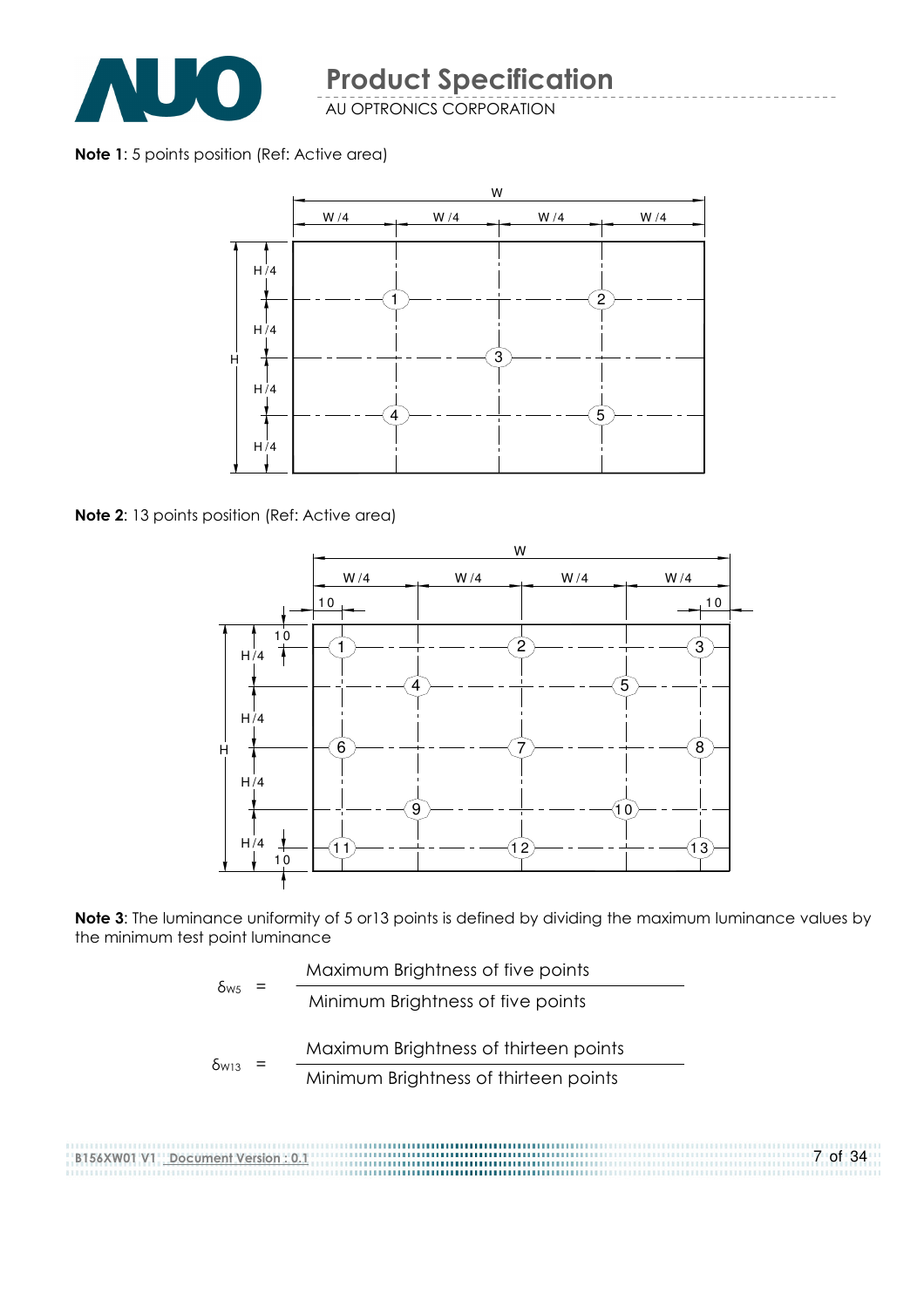

AU OPTRONICS CORPORATION

#### Note 4: Measurement method

The LCD module should be stabilized at given temperature for 30 minutes to avoid abrupt temperature change during measuring. In order to stabilize the luminance, the measurement should be executed after lighting Backlight for 30 minutes in a stable, windless and dark room, and it should be measured in the center of screen.



**Note 5:** Definition of Average Luminance of White  $(Y_L)$ :

Measure the luminance of gray level 63 at 5 points  $Y_L = [L (1) + L (2) + L (3) + L (4) + L (5)] / 5$ L (x) is corresponding to the luminance of the point X at Figure in Note (1).

Note 6: Definition of contrast ratio: Contrast ratio is calculated with the following formula.

> Contrast ratio (CR)= Brightness on the "White" state Brightness on the "Black" state

8 of 34 B156XW01 V1 Document Version : 0.1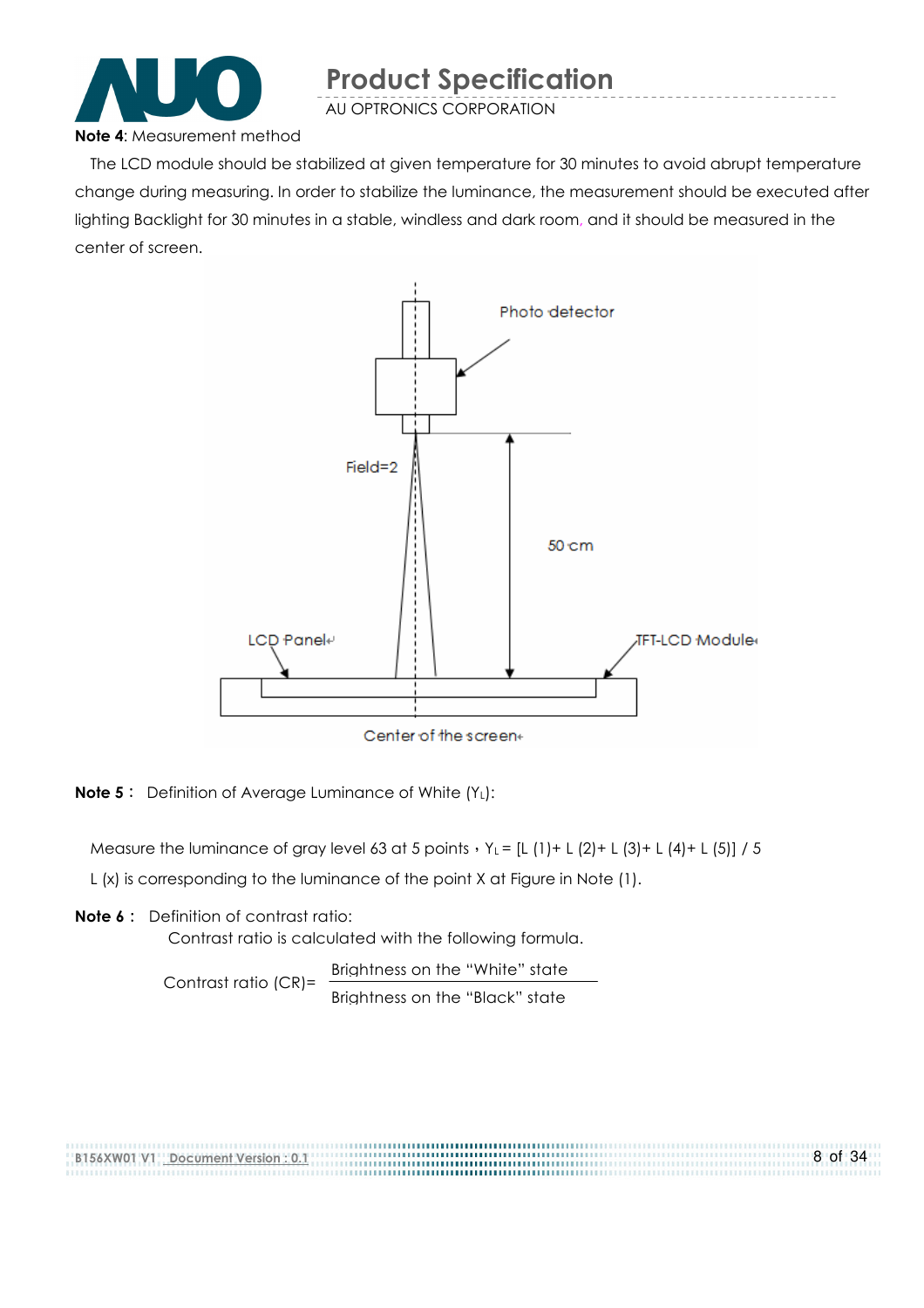

AU OPTRONICS CORPORATION

#### **Note 7:** Definition of Cross Talk (CT)

$$
CT = | Y_B - Y_A | / Y_A \times 100 (%)
$$

#### Where

YA = Luminance of measured location without gray level 0 pattern (cd/m2)

 $Y_B$  = Luminance of measured location with gray level 0 pattern (cd/m<sub>2</sub>)



Note 8: Definition of response time:

The output signals of BM-7 or equivalent are measured when the input signals are changed from "Black" to "White" (falling time) and from "White" to "Black" (rising time), respectively. The response time interval between the 10% and 90% of amplitudes. Refer to figure as below.



| B156XW01 V1 Document Version: 0.1 | 9 of 34 |
|-----------------------------------|---------|
|                                   |         |
|                                   |         |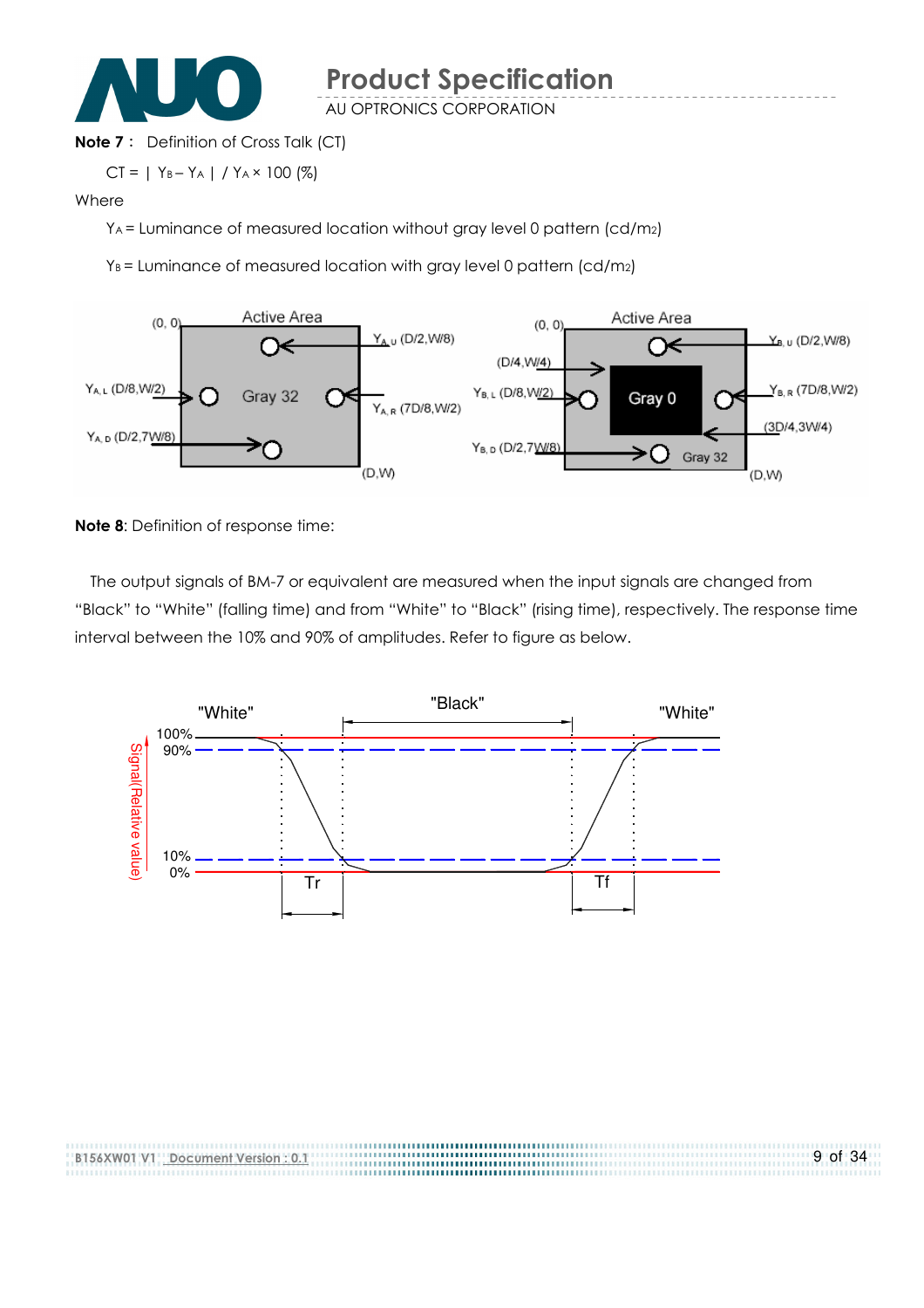

AU OPTRONICS CORPORATION

#### Note 9. Definition of viewing angle

Viewing angle is the measurement of contrast ratio  $\geq$  10, at the screen center, over a 180 $^{\circ}$ horizontal and 180° vertical range (off-normal viewing angles). The 180° viewing angle range is broken down as follows; 90° (θ) horizontal left and right and 90° (Φ) vertical, high (up) and low (down). The measurement direction is typically perpendicular to the display surface with the screen rotated about its center to develop the desired measurement viewing angle.



| B156XW01 V1 Document Version: 0.1 | $10$ of 34 |
|-----------------------------------|------------|
|                                   |            |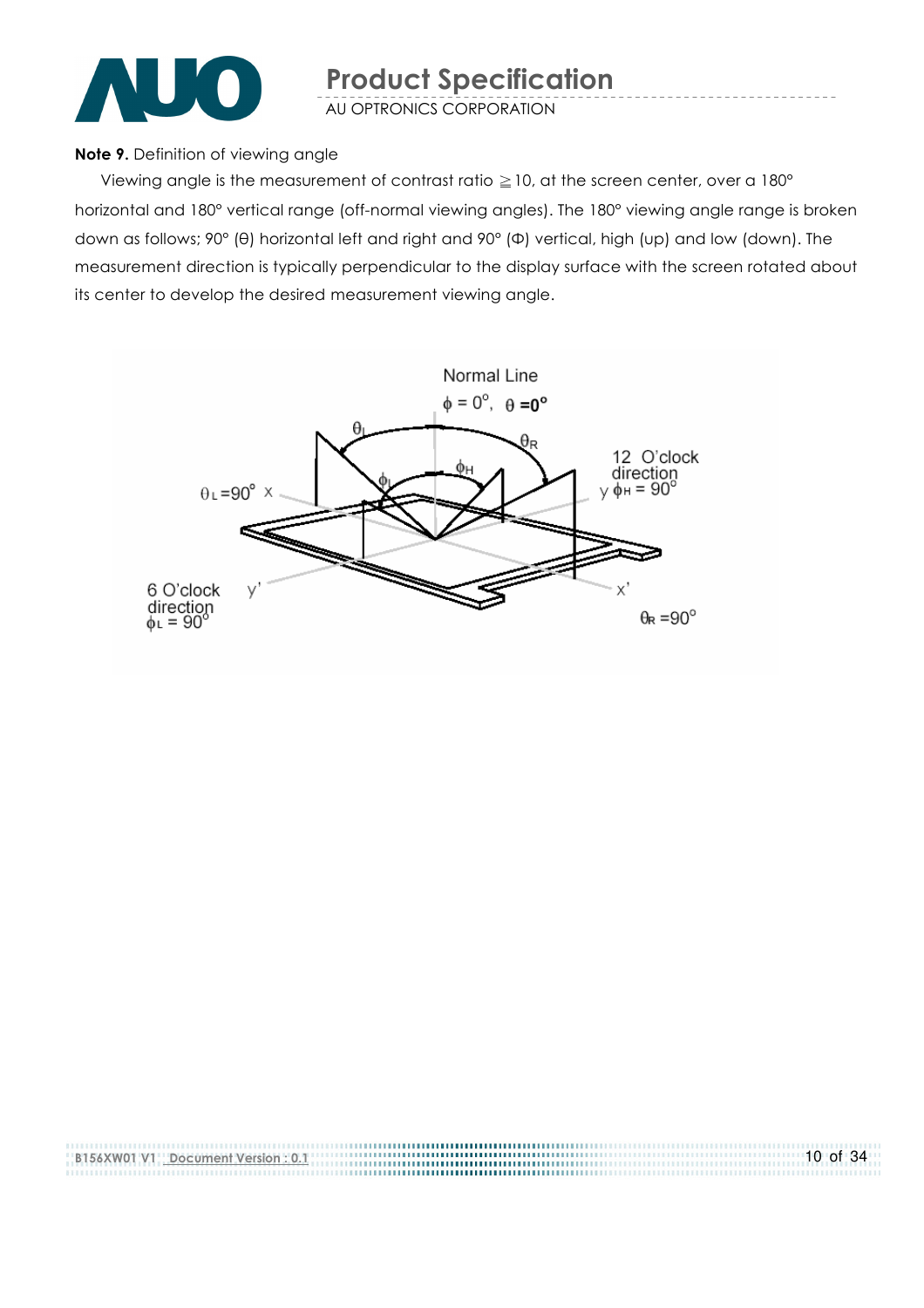

AU OPTRONICS CORPORATION

#### 3. Functional Block Diagram

The following diagram shows the functional block of the 15.6 inches wide Color TFT/LCD Module:



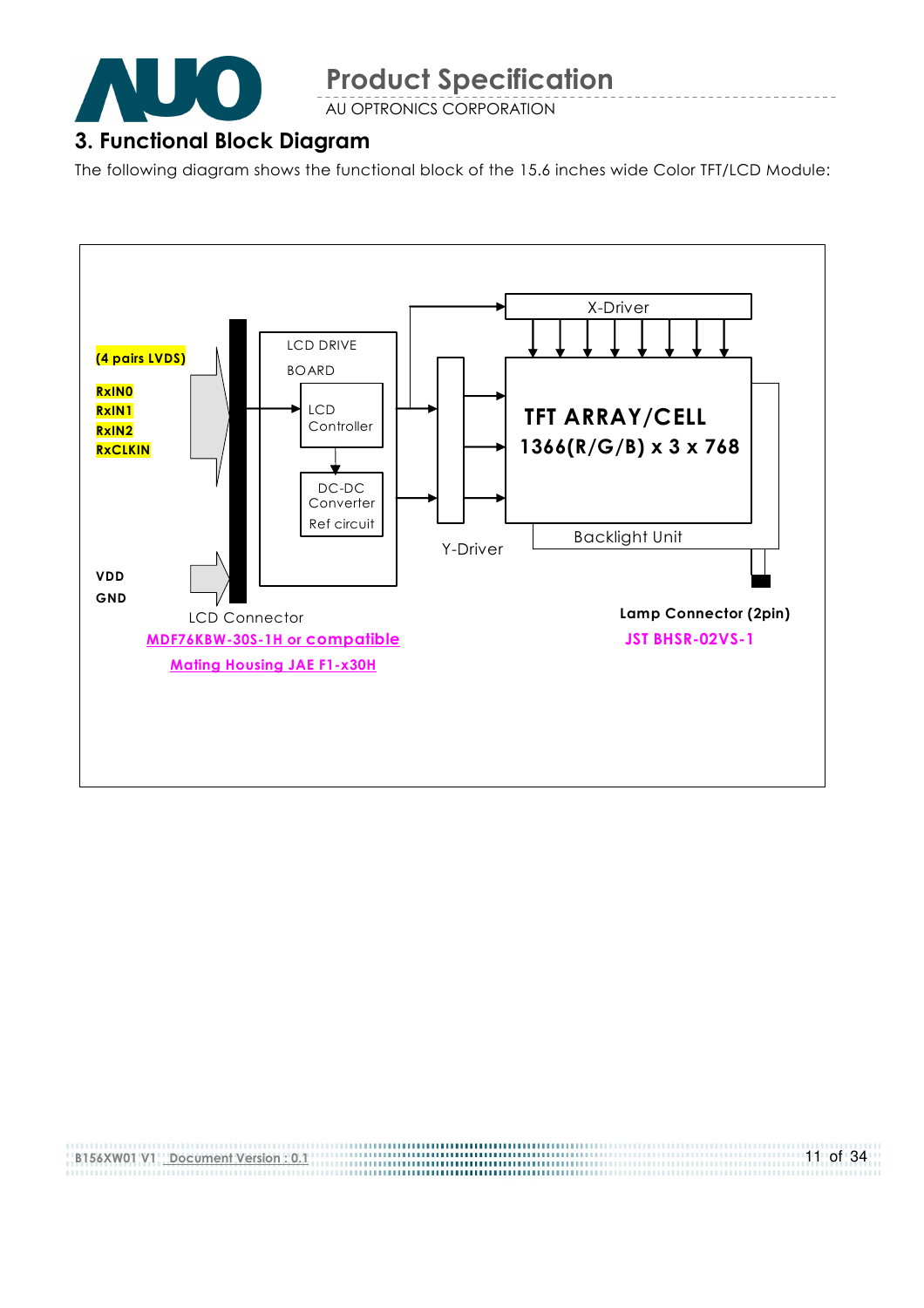

AU OPTRONICS CORPORATION

### 4. Absolute Maximum Ratings

An absolute maximum rating of the module is as following:

#### 4.1 Absolute Ratings of TFT LCD Module

| <b>Item</b>     | symbol           | Min                   | Max  | Unit   | <b>Conditions</b>                       |
|-----------------|------------------|-----------------------|------|--------|-----------------------------------------|
| Logic/LCD Drive | $\cdot$ .<br>Vın | $\sim$ $\sim$<br>−∪.⊖ | +4.∪ | [Volt] | Note<br>$\overline{1}$ , $\overline{2}$ |

#### 4.2 Absolute Ratings of Backlight Unit

| ltem                                                            | Symbol       | Min                      | Max        | Unit        | <b>Conditions</b>                       |
|-----------------------------------------------------------------|--------------|--------------------------|------------|-------------|-----------------------------------------|
| $\overline{C}$ $\overline{C}$ $\overline{C}$<br>Current<br>◡◡╷∟ | ี∩∩ย<br>◡◡◟◟ | $\overline{\phantom{0}}$ | ⇁ ⌒<br>. ب | rms<br>ImAI | Note<br>$\overline{1}$ , $\overline{2}$ |

#### 4.3 Absolute Ratings of Environment

| Item                      | Symbol     | Min   | Max   | Unit             | <b>Conditions</b> |
|---------------------------|------------|-------|-------|------------------|-------------------|
| Operating                 | TOP        |       | $+50$ | <sup>[o</sup> C] | Note 3            |
| <b>Operation Humidity</b> | <b>HOP</b> |       | 95    | [%RH]            | Note 3            |
| Storage Temperature       | TST        | $-20$ | $+60$ | $\mathsf{[°C]}$  | Note 3            |
| <b>Storage Humidity</b>   | HST        |       | 95    | [%RH]            | Note 3            |

Note 1: At Ta (25°C)

B156XW01 V1 Document Version : 0.1

Note 2: Permanent damage to the device may occur if exceed maximum values

#### Note 3: For quality performance, please refer to AUO IIS (Incoming Inspection Standard).



12 of 34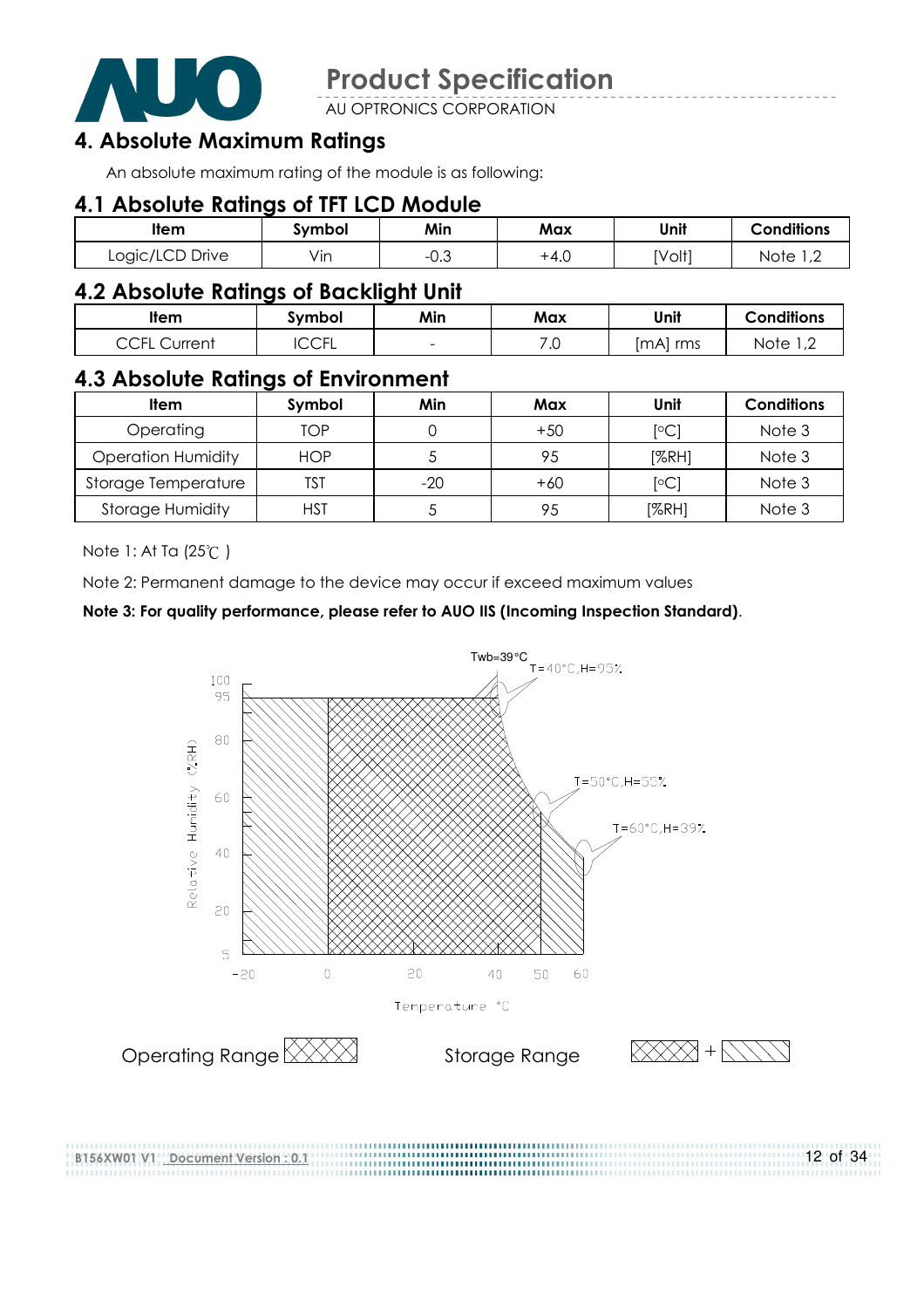

AU OPTRONICS CORPORATION

#### 5. Electrical characteristics

#### 5.1 TFT LCD Module

#### 5.1.1 Power Specification

Input power specifications are as follows;

The power specification are measured under 25°C and frame frenquency under 60Hz

| Symble       | Parameter                                   | Min                      | Typ | Max  | <b>Units</b>  | <b>Note</b> |
|--------------|---------------------------------------------|--------------------------|-----|------|---------------|-------------|
| <b>VDD</b>   | Logic/LCD Drive Voltage                     | 3.0                      | 3.3 | 3.6  | [Volt]        |             |
| <b>PDD</b>   | <b>VDD Power</b>                            | $\overline{\phantom{a}}$ |     | l .5 | [Watt]        | Note $1/2$  |
| IDD          | <b>IDD Current</b>                          | -                        | 350 | 450  | [mA]          | Note $1/2$  |
| <b>IRush</b> | Inrush Current                              | $\qquad \qquad$          |     | 1500 | [MA]          | Note 3      |
| VDDrp        | Allowable<br>Logic/LCD Drive Ripple Voltage |                          |     | 100  | [mV]<br>$p-p$ |             |

Note 1: Maximum Measurement Condition: Black Pattern

Note 2 Typical Measurement Condition: Mosaic Pattern

Note 3: Measure Condition

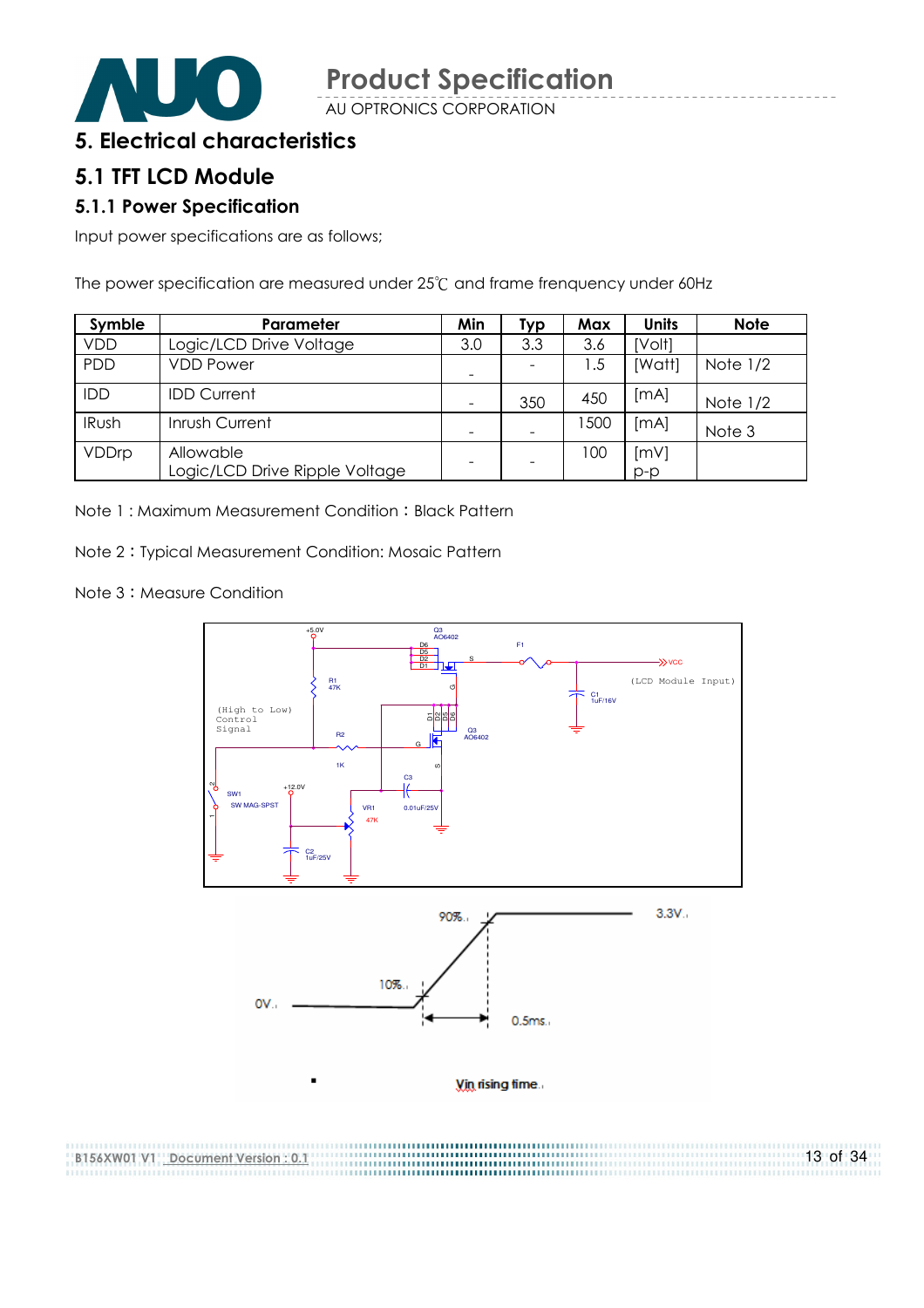

AU OPTRONICS CORPORATION

#### 5.1.2 Signal Electrical Characteristics

Input signals shall be low or High-impedance state when VDD is off. It is recommended to refer the specifications of THC63LVDF84A (Thine Electronics Inc.) in detail.

Signal electrical characteristics are as follows;

| Parameter | Condition                                                    | Min    | Max   | Unit |
|-----------|--------------------------------------------------------------|--------|-------|------|
| Vth       | Differential Input High<br><b>Threshold</b><br>$(Vcm=+1.2V)$ |        | 100   | [mV] |
| Vtl       | Differential Input Low<br><b>Threshold</b><br>$(Vcm=+1.2V)$  | $-100$ |       | [mV] |
| Vcm       | Differential Input<br>Common Mode<br>Voltage                 | 1.125  | 1.375 | [V]  |

Note: LVDS Signal Waveform

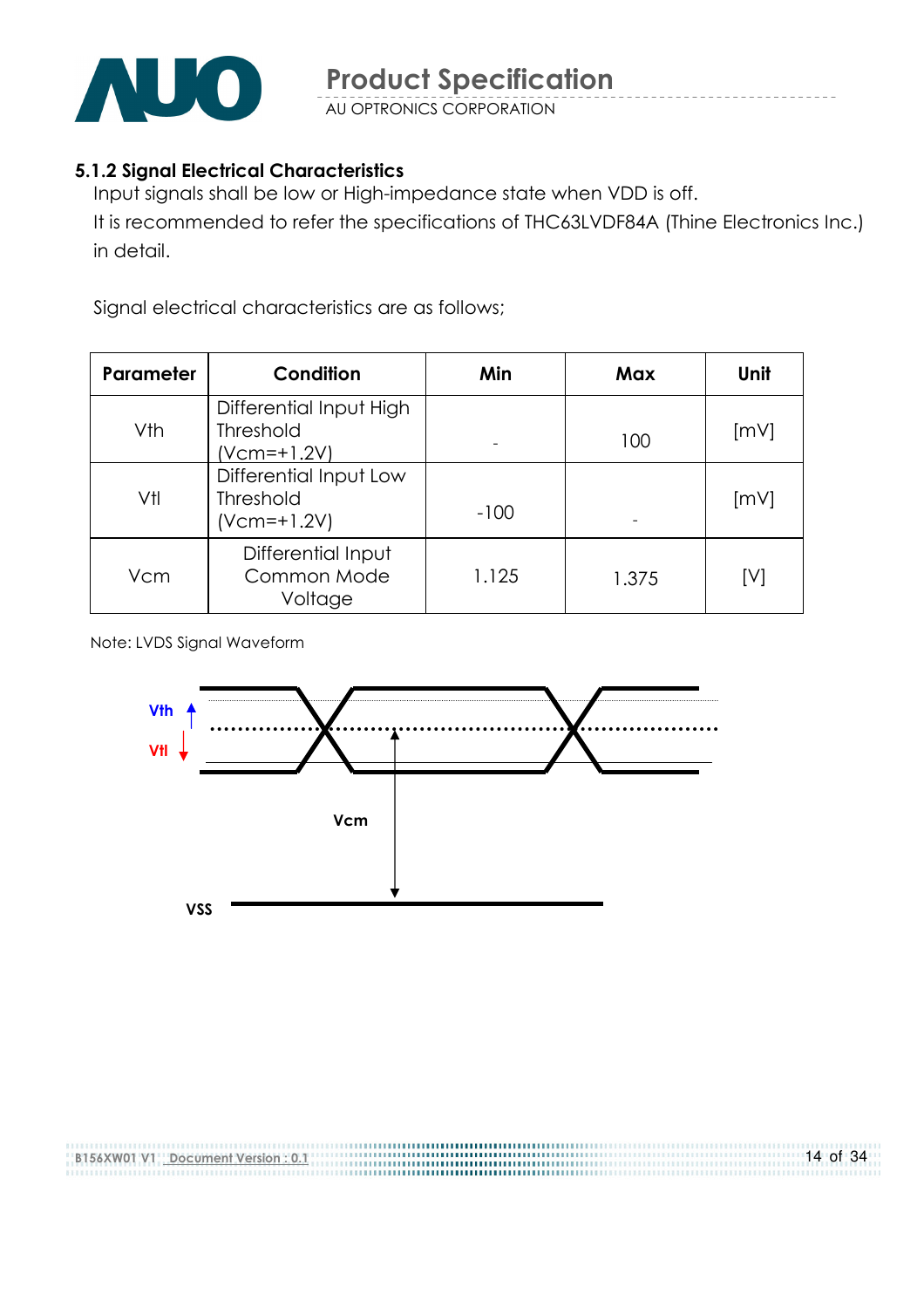

### 5.2 Backlight Unit

CCFL Parameter guideline for CCFL Inverter selection (Ref. Remark 1)

| Parameter                                  | Min    | <b>Typ</b> | Max  | <b>Units</b> | Condition                      |
|--------------------------------------------|--------|------------|------|--------------|--------------------------------|
| <b>CCFL current (ICCFL)</b>                | 2.0    | 6.0        | 7.0  | [mA] rms     | $(Ta=25^{\circ}C)$             |
|                                            |        |            |      |              | Note 1, 6                      |
| <b>CCFL Frequency (FCCFL)</b>              | 45     | 60         | 80   | [KHz]        | $(Ta=25^{\circ}C)$<br>Note 2,3 |
| CCFL startup Voltage(Vs)                   |        |            | 1520 | [Volt] rms   | $(Ta = 0^{\circ}C)$<br>Note 4  |
| CCFL startup Voltage(Vs)                   |        |            | 1265 | [Volt] rms   | $(Ta = 25^{\circ}C)$<br>Note 4 |
| <b>CCFL Voltage (Reference)</b><br>(VCCFL) |        | 720        | 800  | [Volt] rms   | $(Ta=25^{\circ}C)$<br>Note 5   |
| <b>CCFL Power consumption</b><br>(PCCFL)   |        | 4.40       | 4.80 | [Watt]       | $(Ta=25^{\circ}C)$<br>Note 5   |
| <b>CCFL Life-Time</b>                      | 12,000 |            |      | Hour         | $(Ta=25^{\circ}C)$             |
|                                            |        |            |      |              | Note 7                         |

To optimun TFT LCD performance, the LAMP inverter PWM Frequesncy define as:210 +/-5 Hz

**Remark 1:** Typ are AUO recommended Design Points.

- 1-1 All of characteristics listed are measured under the condition using the AUO Test inverter.
- 1-2 In case of using an inverter other than listed, it is recommended to check the inverter carefully. Sometimes, interfering noise stripes appear on the screen, and substandard luminance or flicker at low power may happen.
- 1-3 In designing an inverter, it is suggested to check safety circuit very carefully. Impedance of CCFL, for instance, becomes more than 1 [M ohm] when CCFL is damaged.
- 1-4 Generally, CCFL has some amount of delay time after applying starting voltage. It is recommended to keep on applying starting voltage for 1 [Sec] until discharge.
- 1-5 CCFL discharge frequency must be carefully chosen so as not to produce interfering noise stripes on the screen.
- 1-6 Reducing CCFL current increases CCFL discharge voltage and generally increases CCFL discharge frequency. So all the parameters of an inverter should be carefully designed so as not to produce too much leakage current from high-voltage output of the inverter.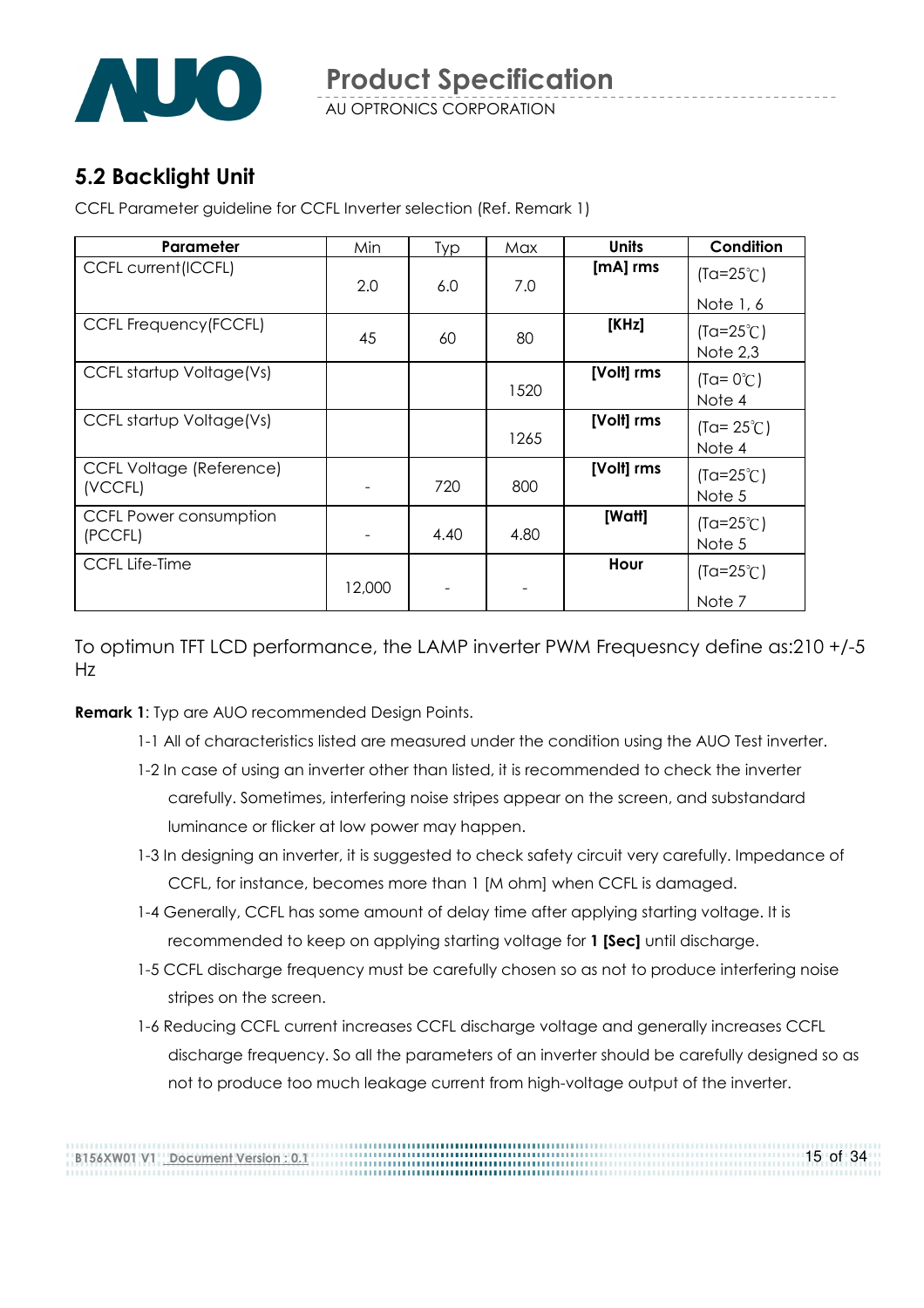

- Note 1: It should be employed the inverter which has "Duty Dimming", if ICCFL is less than 4mA.
- Note 2: CCFL discharge frequency should be carefully determined to avoid interference between inverter and TFT LCD.
- Note 3: The frequency range will not affect to lamp life and reliability characteristics.
- Note 4: The output voltage of inverter should be able to give out a power after ballast capacitor , the generating capacity has to be larger than a lamp startup voltage, otherwise backlight may has blinking for a moment after turns on or can not be turned on.
- Note 5: Calculator value for reference (ICCFL×VCCFL=PCCFL)
- Note 6: Requirements for a system inverter design, which is intended to have a better display performance, a better power efficiency and a more reliable lamp, are following. It shall help increase the lamp lifetime and reduce leakage current.
	- a. The asymmetry rate of the inverter waveform should be less than 10%.
	- b. The distortion rate of the waveform should be within  $\sqrt{2} \pm 10\%$ .
	- \* Inverter output waveform had better be more similar to ideal sine wave.



\* Asymmetry rate:  $|||_{p} - |||_{-p} ||/||_{rms}$  \* 100% \* Distortion rate  $\vdash_{\mathsf{p}}$  (or  $\vdash_{\neg \mathsf{p}}$ ) /  $\vdash_{\mathsf{rms}}$ 

Note 7: It is an edge-type BLU with single CCFL, the life-time define as the brightness decay to 50% of original value and under normal operation.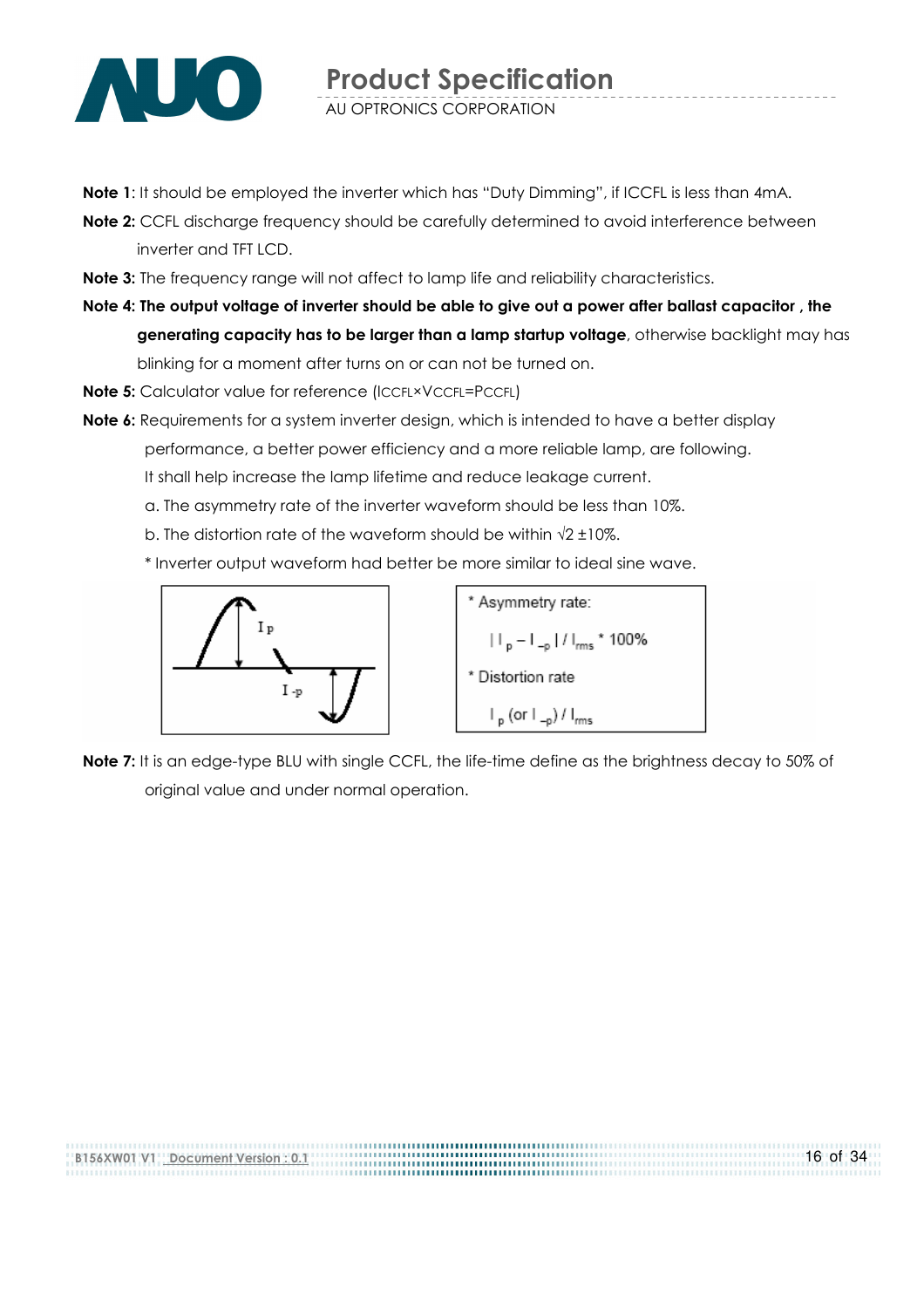

AU OPTRONICS CORPORATION

### 6. Signal Characteristic

### 6.1 Pixel Format Image

Following figure shows the relationship of the input signals and LCD pixel format.

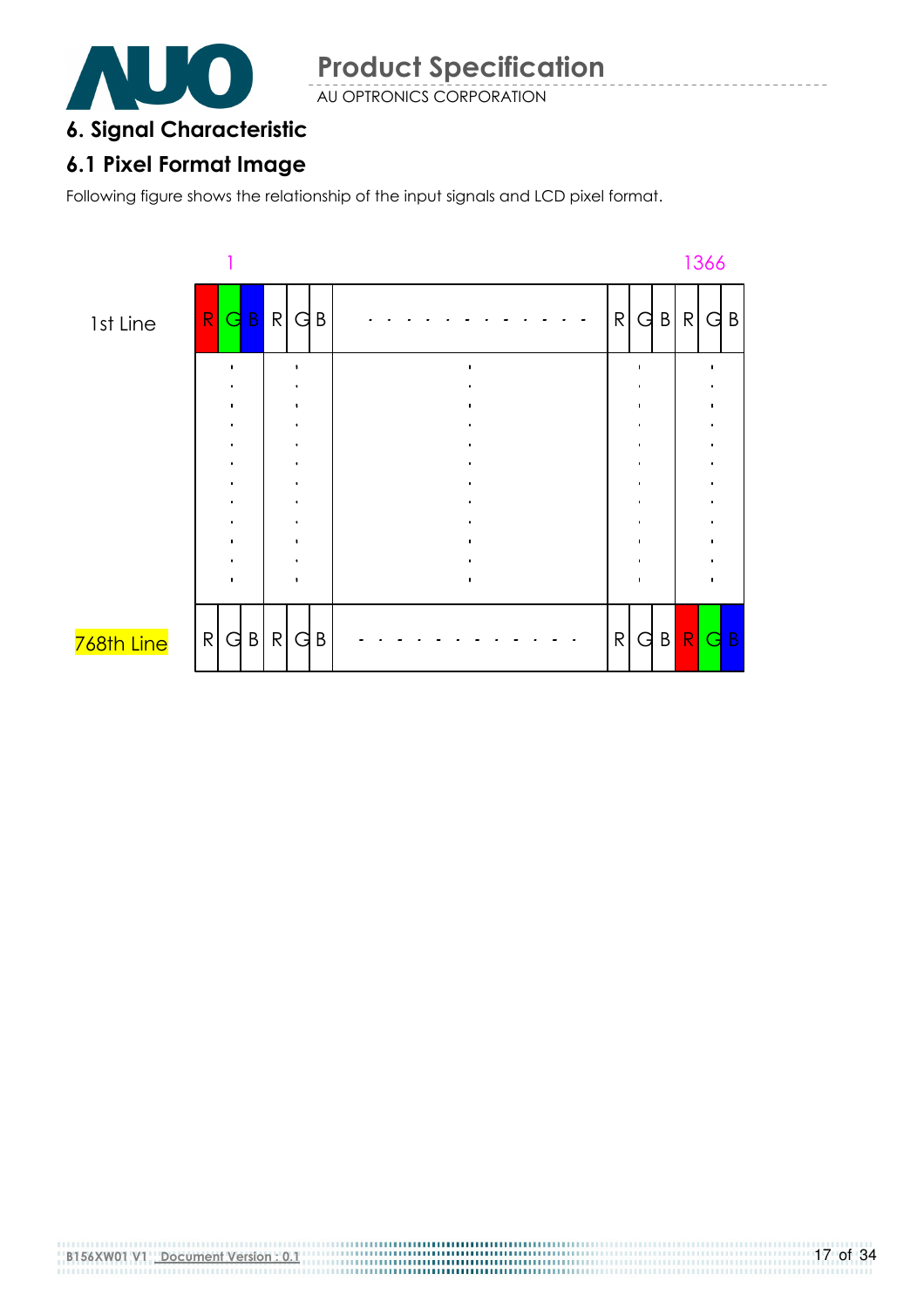

AU OPTRONICS CORPORATION

### 6.2 The input data format



| <b>Signal Name</b> | <b>Description</b>     |                                                            |
|--------------------|------------------------|------------------------------------------------------------|
| R <sub>5</sub>     | Red Data 5 (MSB)       | Red-pixel Data                                             |
| R4                 | Red Data 4             | Each red pixel's brightness data consists of these 6       |
| R <sub>3</sub>     | Red Data 3             | bits pixel data.                                           |
| R <sub>2</sub>     | Red Data 2             |                                                            |
| R <sub>1</sub>     | Red Data 1             |                                                            |
| R <sub>O</sub>     | Red Data 0 (LSB)       |                                                            |
|                    |                        |                                                            |
|                    | Red-pixel Data         |                                                            |
| G <sub>5</sub>     | Green Data 5 (MSB)     | Green-pixel Data                                           |
| G4                 | Green Data 4           | Each green pixel's brightness data consists of these 6     |
| G <sub>3</sub>     | Green Data 3           | bits pixel data.                                           |
| G <sub>2</sub>     | Green Data 2           |                                                            |
| G1                 | Green Data 1           |                                                            |
| G <sub>0</sub>     | Green Data 0 (LSB)     |                                                            |
|                    |                        |                                                            |
|                    | Green-pixel Data       |                                                            |
| B <sub>5</sub>     | Blue Data 5 (MSB)      | <b>Blue-pixel Data</b>                                     |
| <b>B4</b>          | <b>Blue Data 4</b>     | Each blue pixel's brightness data consists of these 6      |
| B <sub>3</sub>     | <b>Blue Data 3</b>     | bits pixel data.                                           |
| B <sub>2</sub>     | <b>Blue Data 2</b>     |                                                            |
| B <sub>1</sub>     | <b>Blue Data 1</b>     |                                                            |
| B <sub>O</sub>     | Blue Data 0 (LSB)      |                                                            |
|                    |                        |                                                            |
|                    | <b>Blue-pixel Data</b> |                                                            |
| <b>RxCLKIN</b>     | Data Clock             | The signal is used to strobe the pixel data and DE         |
|                    |                        | signals. All pixel data shall be valid at the falling edge |
|                    |                        | when the DE signal is high.                                |
| DE                 | Display Timing         | This signal is strobed at the falling edge of              |
|                    |                        | RxCLKIN. When the signal is high, the pixel data shall     |
|                    |                        | be valid to be displayed.                                  |
| VS                 | Vertical Sync          | The signal is synchronized to RxCLKIN.                     |
| <b>HS</b>          | Horizontal Sync        | The signal is synchronized to RxCLKIN.                     |

Note: Output signals from any system shall be low or High-impedance state when VDD is off.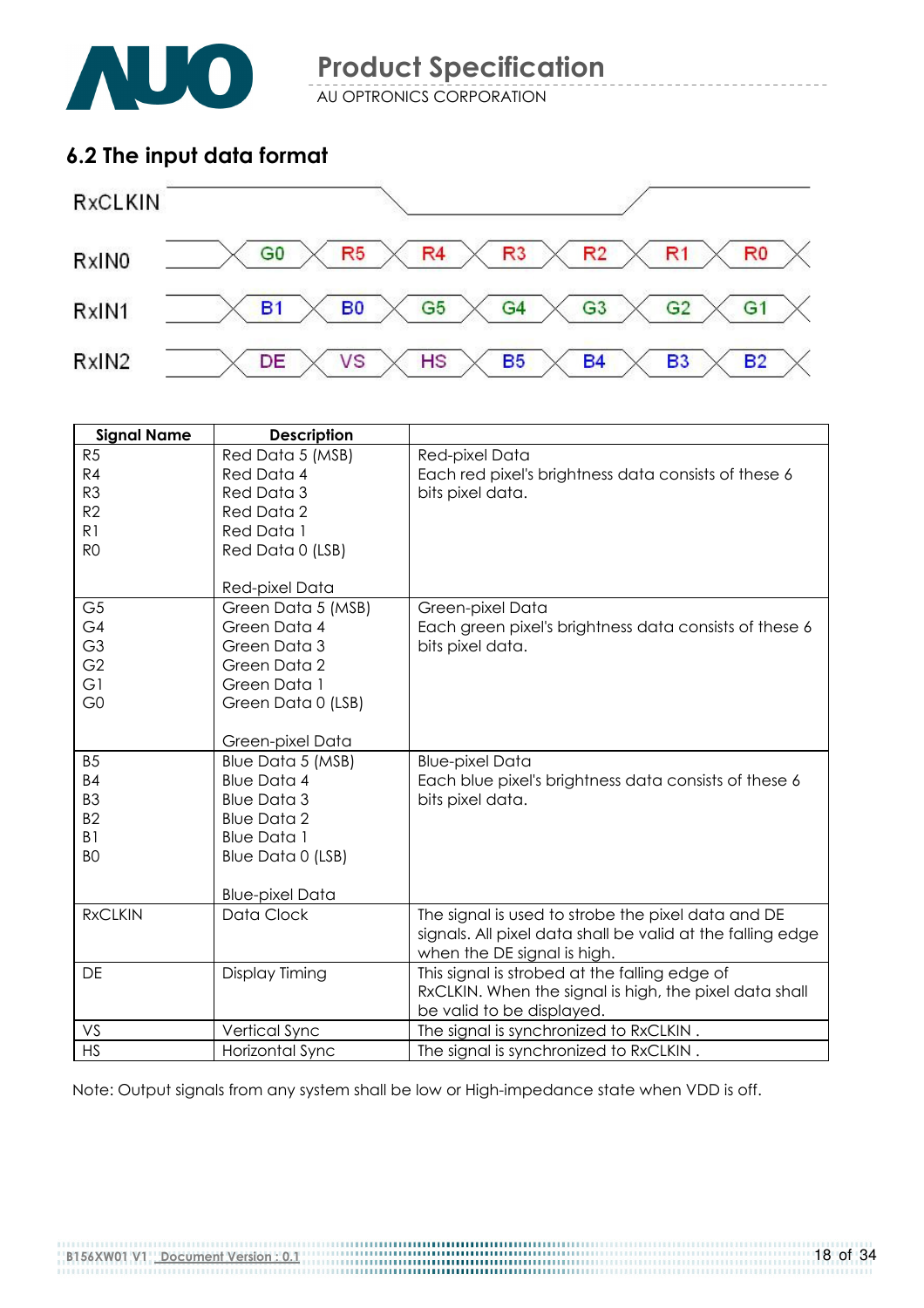

AU OPTRONICS CORPORATION

### 6.3 Signal Description/Pin Assignment

LVDS is a differential signal technology for LCD interface and high speed data transfer device.

| PIN#           | <b>Signal Name</b> | <b>Description</b>             |
|----------------|--------------------|--------------------------------|
| 1              | VSS                | Power Ground                   |
| $\overline{2}$ | <b>VDD</b>         | +3.3V Power Supply             |
| $\mathfrak{Z}$ | <b>VDD</b>         | +3.3V Power Supply             |
| $\overline{4}$ | <b>VEDID</b>       | +3.3V EDID Power               |
| 5              | <b>AGING</b>       | Aging Mode Power Supply        |
| 6              | <b>CLKEDID</b>     | EDID Clock Input               |
| $\overline{7}$ | <b>DATAEDID</b>    | EDID Data Input                |
| 8              | <b>RXINON</b>      | -LVDS Differential Data Input  |
| 9              | <b>RXINOP</b>      | +LVDS Differential Data Input  |
| 10             | VSS                | Power Ground                   |
| 11             | RXIN1N             | -LVDS Differential Data Input  |
| 12             | <b>RXIN1P</b>      | +LVDS Differential Data Input  |
| 13             | VSS                | Power Ground                   |
| 14             | RXIN2N             | -LVDS Differential Data Input  |
| 15             | RXIN2P             | +LVDS Differential Data Input  |
| 16             | VSS                | Power Ground                   |
| 17             | <b>CK1INN</b>      | -LVDS Differential Clock Input |
| 18             | <b>CK1INP</b>      | +LVDS Differential Clock Input |
| 19             | VSS                | Power Ground                   |
| 20             | X                  |                                |
| 21             | X                  | ---                            |
| 22             | VSS                | Power Ground                   |
| 23             | X                  |                                |
| 24             | $\sf X$            |                                |
| 25             | VSS                | Power Ground                   |
| 26             | X                  |                                |
| 27             | X                  |                                |
| 28             | VSS                | Power Ground                   |
| 29             | X                  | $---$                          |
| 30             | X                  |                                |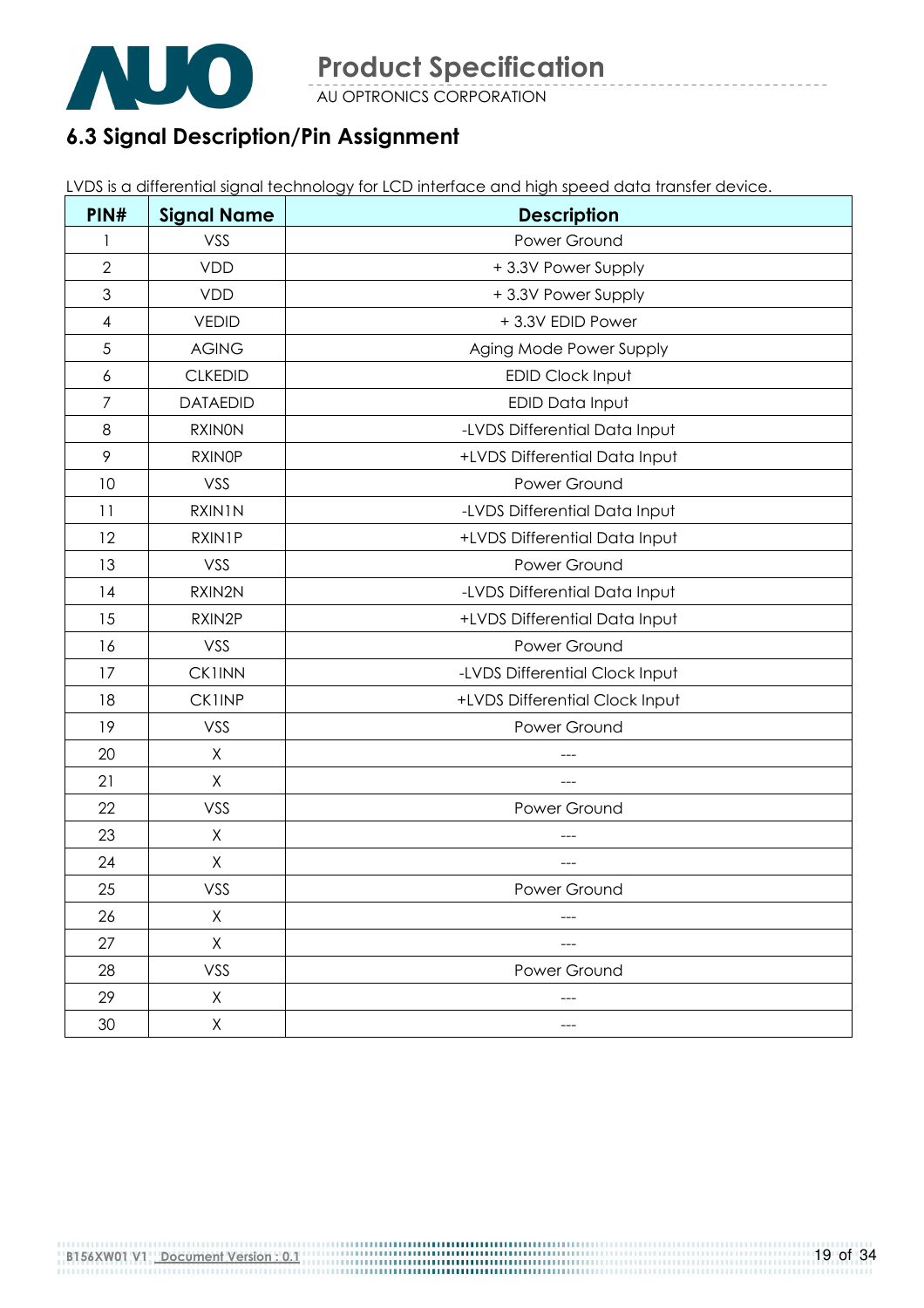

AU OPTRONICS CORPORATION

Note1: Start from right side



Note2: Input signals shall be low or High-impedance state when VDD is off.

internal circuit of LVDS inputs are as following.

The module uses a 100ohm resistor between positive and negative data lines of each receiver input



B156XW01 V1 Document Version : 0.1

-----------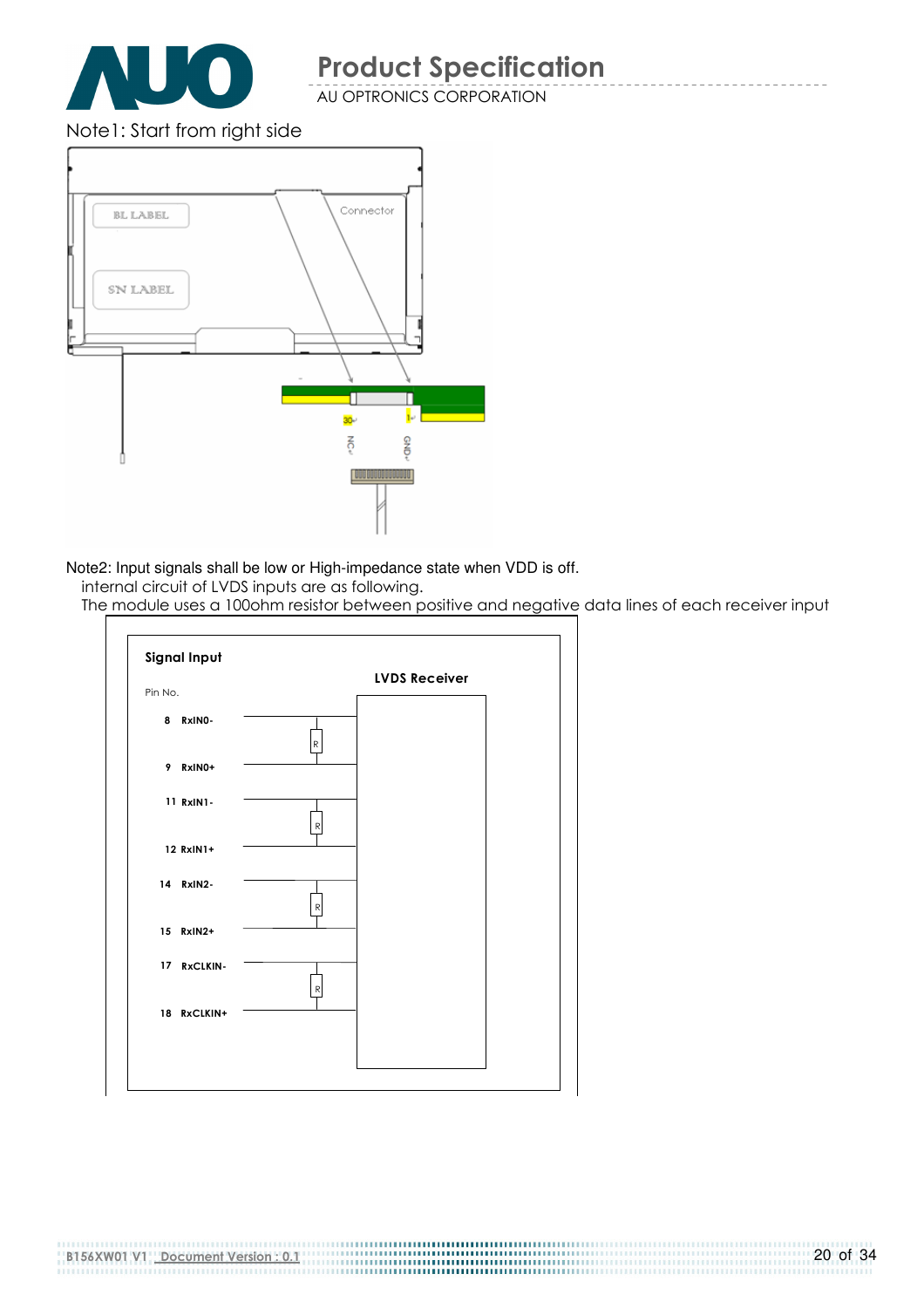

AU OPTRONICS CORPORATION

### 6.4 Interface Timing

#### 6.4.1 Timing Characteristics

Basically, interface timings should match the 1366x768 /60Hz manufacturing guide line timing.

| Parameter                           |                 | Symbol                     | Min. | Typ. | Max. | Unit           |
|-------------------------------------|-----------------|----------------------------|------|------|------|----------------|
| <b>Frame Rate</b>                   |                 | $\blacksquare$             | --   | 60   |      | Hz             |
| <b>Clock frequency</b>              |                 | $1/$ $T_{\text{Clock}}$    | 65   | 72   | 75   | <b>MHz</b>     |
|                                     | Period          | T $\vee$                   | 776  | 806  | 1023 |                |
| Vertical<br><b>Section</b>          | <b>Active</b>   | $T_{VD}$                   | 768  | 768  | 768  | $T_{Line}$     |
|                                     | <b>Blanking</b> | $T_{VB}$                   | 8    | 38   | 255  |                |
|                                     | Period          | Tн                         | 1396 | 1486 | 2047 |                |
| <b>Horizontal</b><br><b>Section</b> | Active          | $T_{HD}$                   | 1366 | 1366 | 1366 | <b>T</b> Clock |
|                                     | <b>Blanking</b> | $\mathsf{T}_{\mathsf{HB}}$ | 30   | 120  | 681  |                |

Note : DE mode only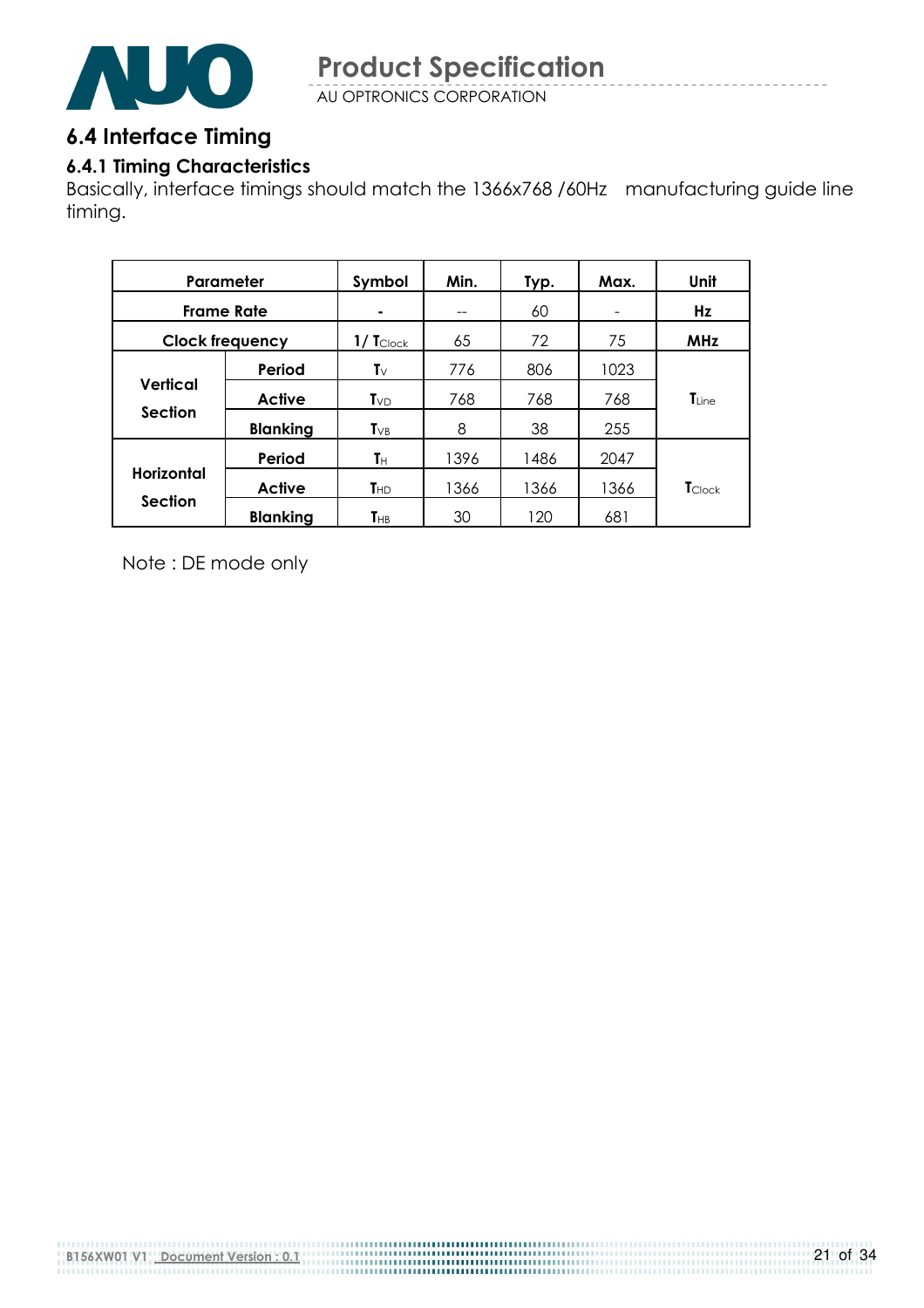

AU OPTRONICS CORPORATION Product Specification

#### 6.4.2 Timing diagram

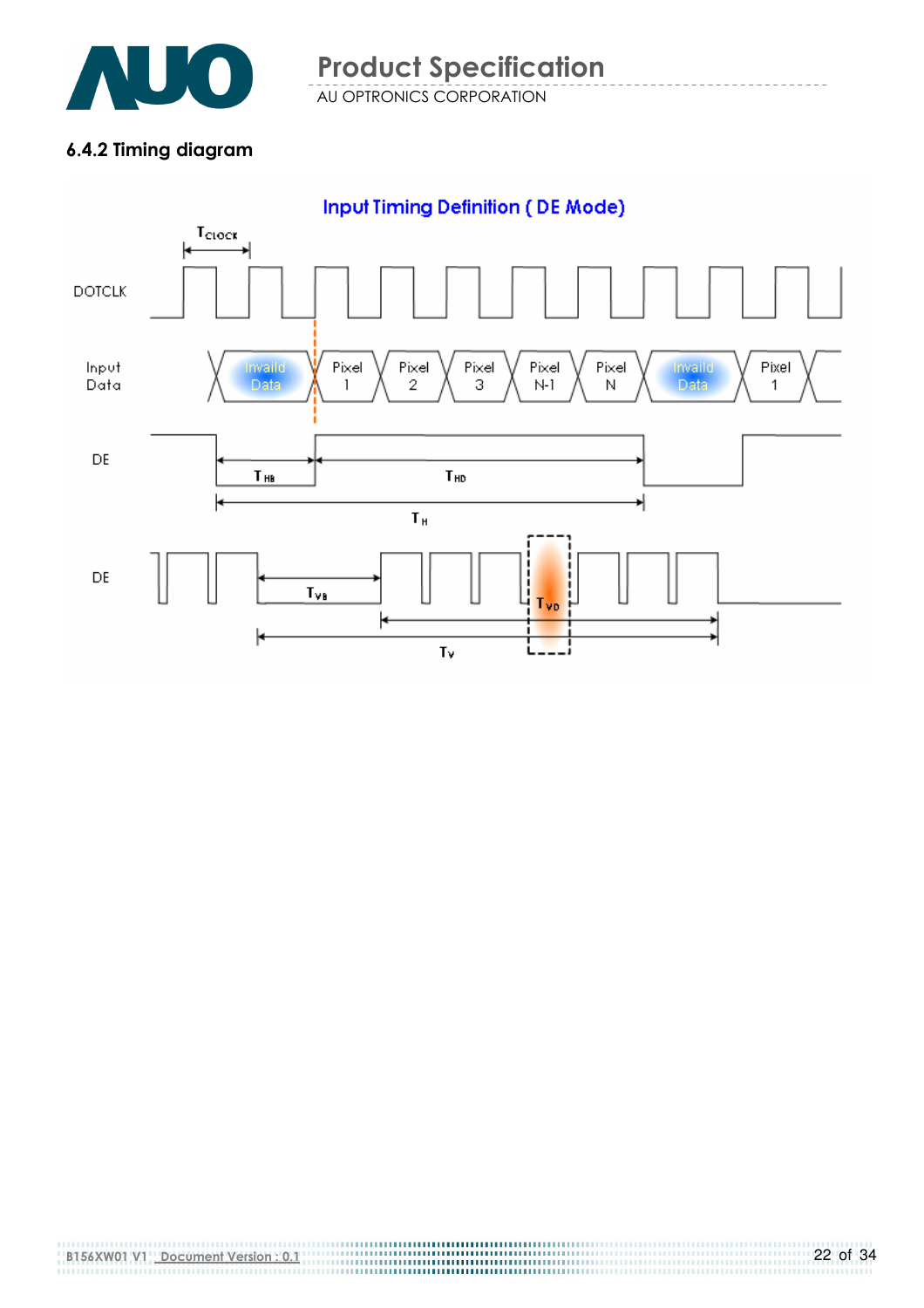

#### 6.5 Power ON/OFF Sequence

VDD power and lamp on/off sequence is as follows. Interface signals are also shown in the chart. Signals from any system shall be Hi-Z state or low level when VDD is off.



#### Power Sequence Timing

| Parameter      | Min. | Typ.<br>Max. |    | <b>Units</b>                             |  |
|----------------|------|--------------|----|------------------------------------------|--|
| T1             | 0.5  |              | 10 | (ms)                                     |  |
| T <sub>2</sub> | 0    |              | 50 | (ms)                                     |  |
| T <sub>3</sub> | 0    |              | 50 | (ms)                                     |  |
| T <sub>4</sub> | 400  |              |    | (ms)                                     |  |
| T <sub>5</sub> | 200  |              |    | (ms)                                     |  |
| T6             | 200  |              |    | (ms)                                     |  |
| T7             |      |              | 10 | $\left\lfloor \mathsf{ms} \right\rfloor$ |  |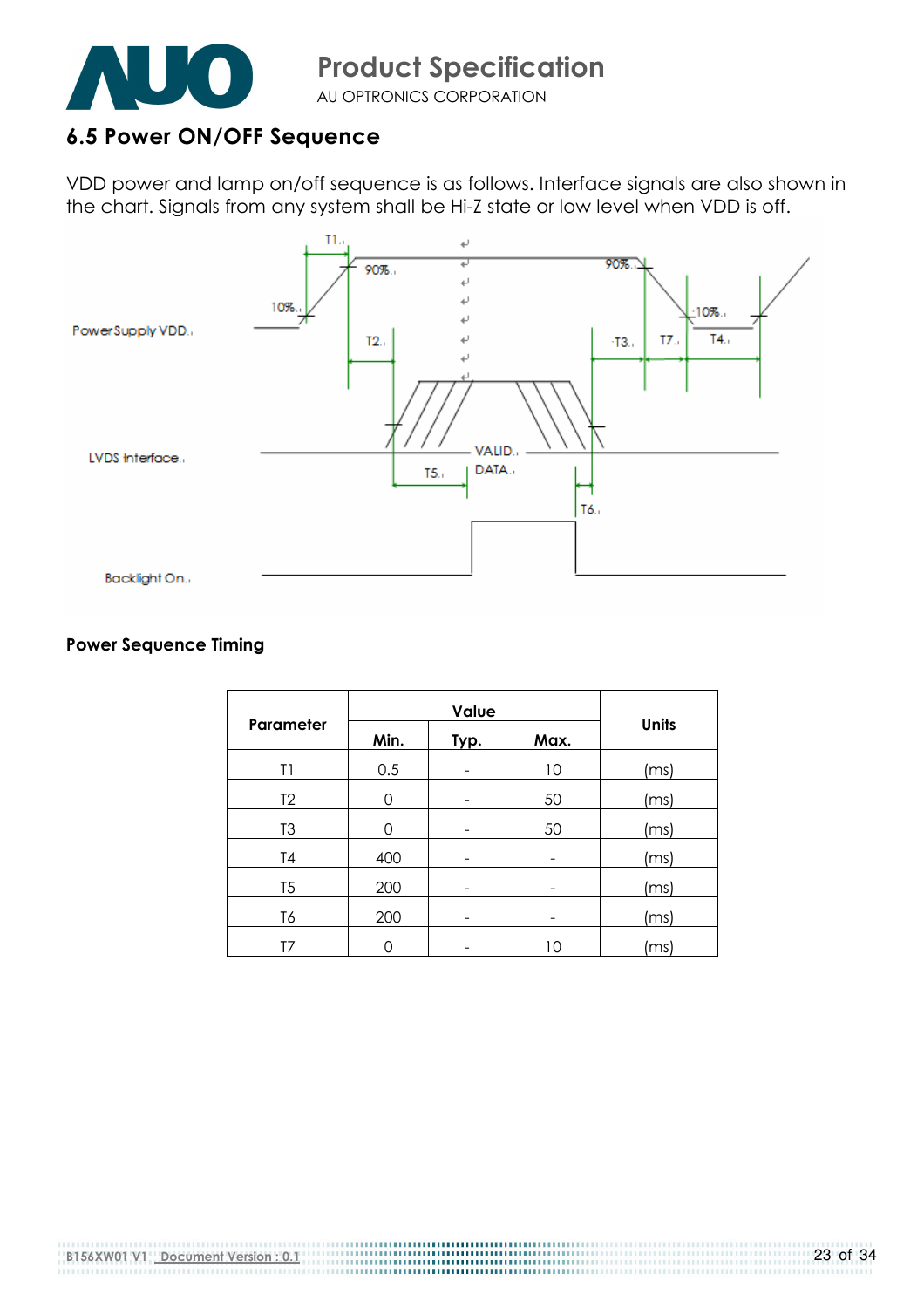

AU OPTRONICS CORPORATION

#### 7. Connector Description

Physical interface is described as for the connector on module.

These connectors are capable of accommodating the following signals and will be following components.

#### 7.1 TFT LCD Module

| <b>Connector Name / Designation</b> | <b>For Signal Connector</b> |
|-------------------------------------|-----------------------------|
| Manufacturer                        | <b>HIROSE or compatible</b> |
| Type / Part Number                  | MDF76KBW-30S-1H             |
| Mating Housing/Part Number          |                             |

#### 7.2 Backlight Unit

Physical interface is described as for the connector on module.

These connectors are capable of accommodating the following signals and will be following components.

| <b>Connector Name / Designation</b> | <b>For Lamp Connector</b> |
|-------------------------------------|---------------------------|
| Manufacturer                        | JST                       |
| <b>Type / Part Number</b>           | <b>BHSR-02VS-1</b>        |
| Mating Type / Part Number           | SM02B-BHSS-1-TB           |

#### 7.3 Signal for Lamp connector

| Pin $#$ | Cable color | <b>Signal Name</b> |  |
|---------|-------------|--------------------|--|
|         | RFD         | Lamp High Voltage  |  |
|         | White       | Lamp Low Voltage   |  |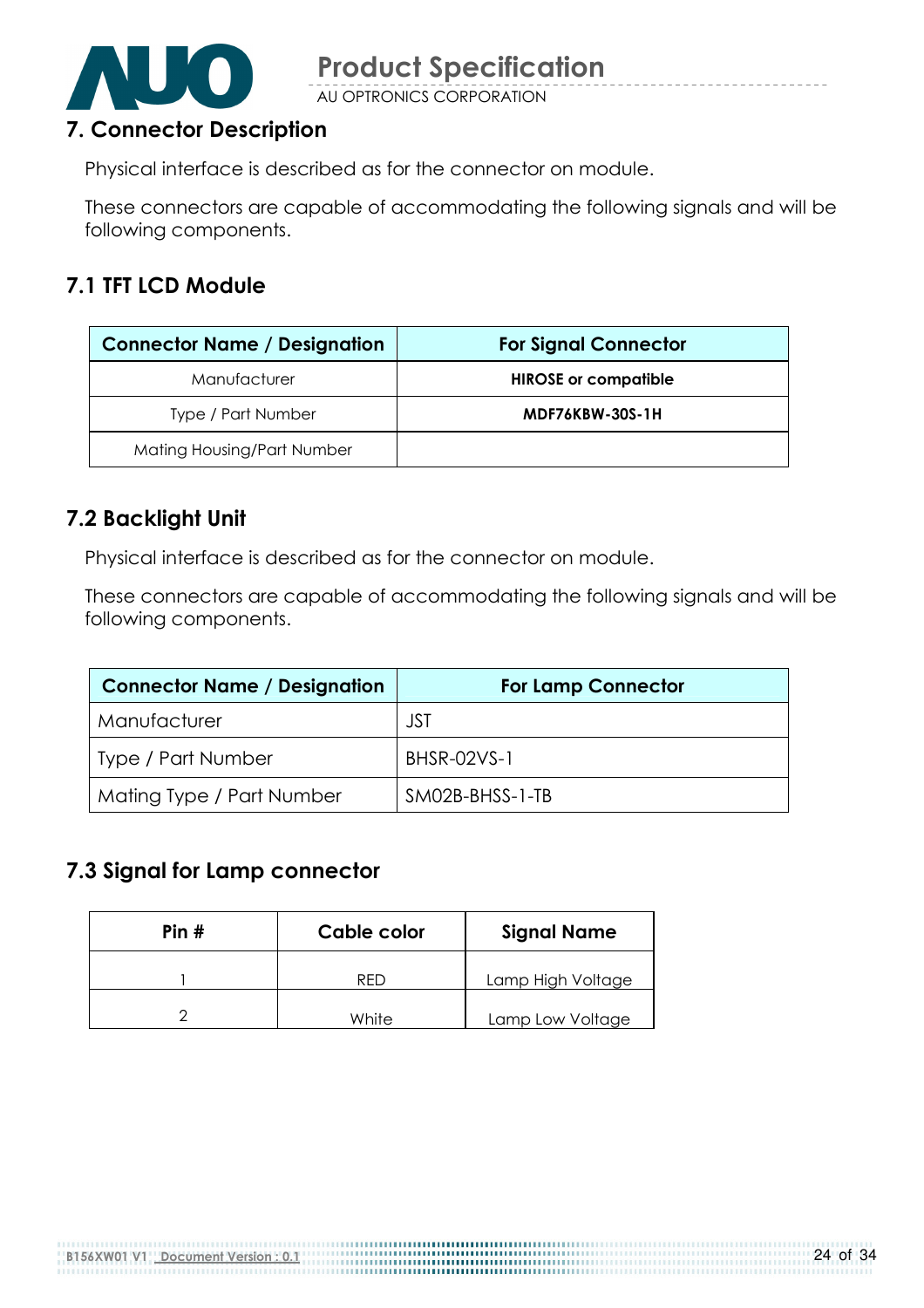

AU OPTRONICS CORPORATION

## 8.1 Vibration Test

#### Test condition:

- Acceleration: 1.5 G, sine wave
- **•** Frequency: 10 500Hz
- Sweep: 30 Minutes each Axis (X, Y, Z)

### 8.2 Shock Test Spec:

#### Test condition:

- Acceleration: 220 G , Half sine wave
- Active time: 2 ms
- Pulse:  $+/-X,+/-Y,+/-Z$ , one time for each side

#### Remark:

- 1. Ambient condition is  $25 \pm 5^\circ$ C, Relative humidity:  $40\% \sim 70\%$
- 2. Non-packaged and Non-operation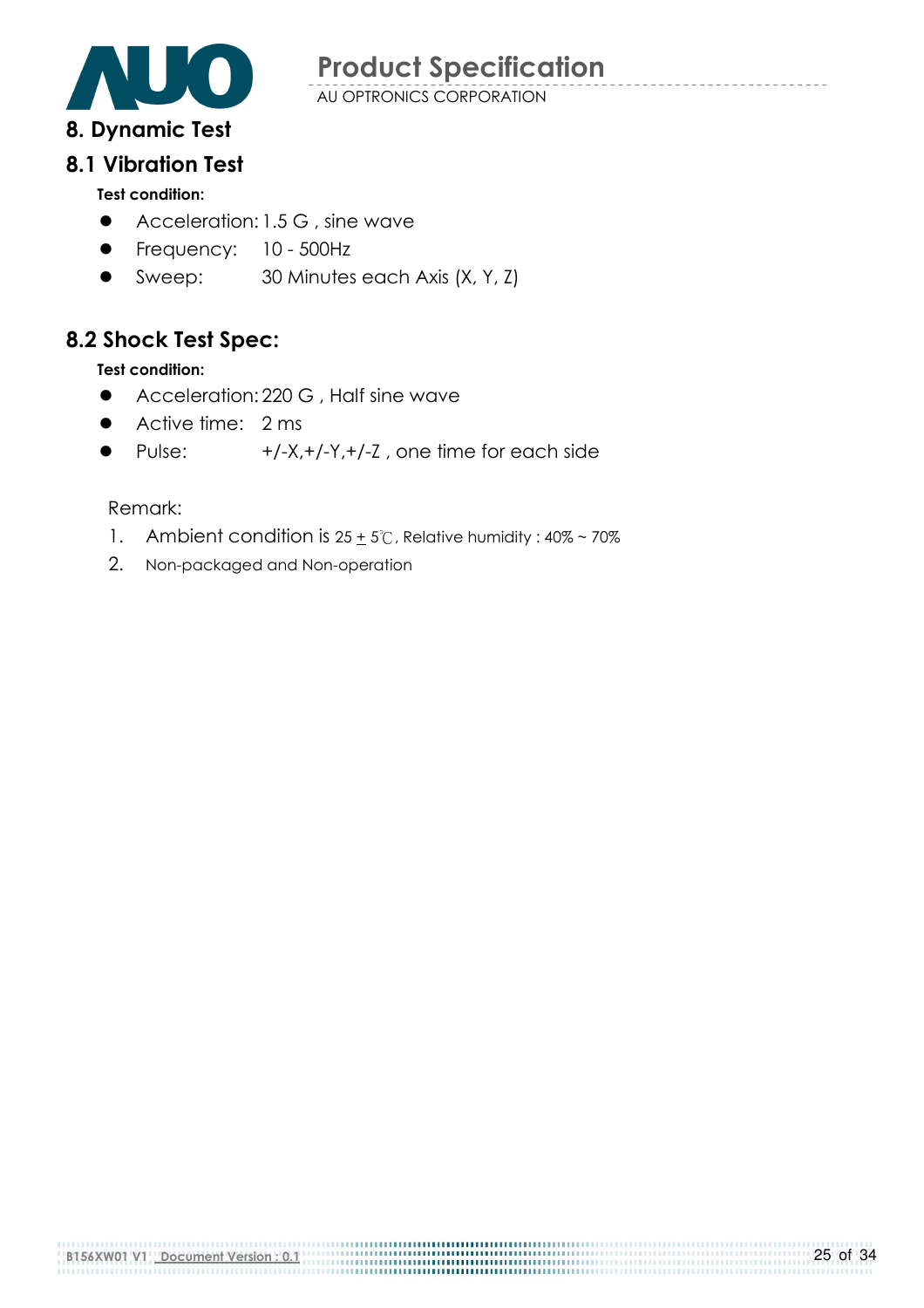

AU OPTRONICS CORPORATION

### 9. Reliability

| <b>Items</b>                       | <b>Required Condition</b>                                              | <b>Note</b> |
|------------------------------------|------------------------------------------------------------------------|-------------|
| Temperature<br>Humidity Bias       | Ta= 40°C, 90%RH, 300h                                                  |             |
| High Temperature<br>Operation      | Ta= $50^{\circ}$ C, Dry, 300h                                          |             |
| Low Temperature<br>Operation       | Ta= 0℃, 300h                                                           |             |
| <b>High Temperature</b><br>Storage | Ta= 60°C, 35%RH, 300h                                                  |             |
| Low Temperature<br>Storage         | Ta= -20°C, 50%RH, 300h                                                 |             |
| <b>Thermal Shock</b><br>Test       | Ta=-20 $^{\circ}$ C to 60 $^{\circ}$ C, Duration at 30 min, 100 cycles |             |
| <b>ESD</b>                         | Contact: ±8 KV<br>$Air: \pm 15$ KV                                     | Note 1      |

 Note1: According to EN 61000-4-2 , ESD class B: Some performance degradation allowed. No data lost . Self-recoverable. No hardware failures.

Remark: MTBF (Excluding the CCFL): 30,000 hours with a confidence level 90%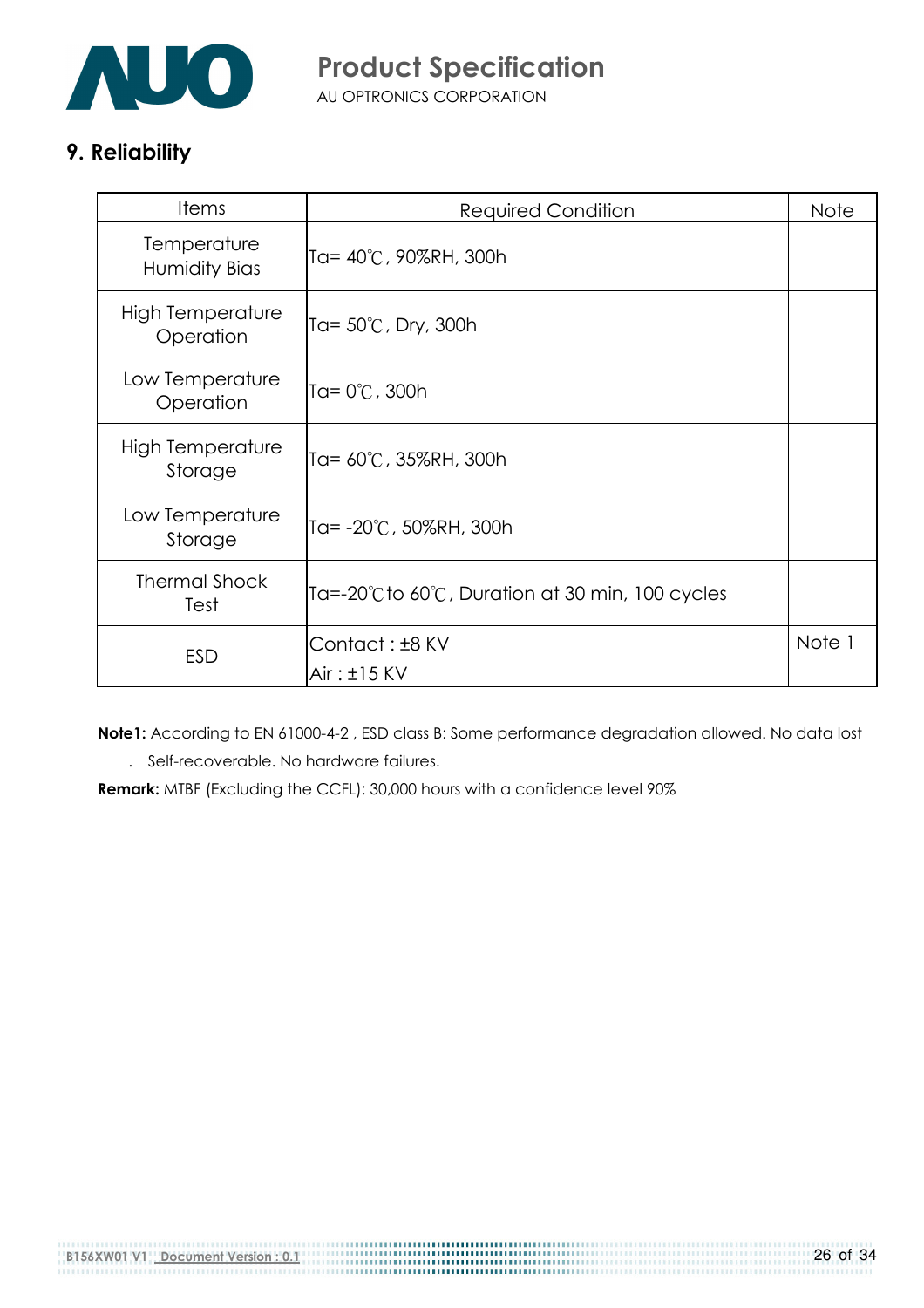

### 10. Mechanical Characteristics

### 10.1 LCM Outline Dimension

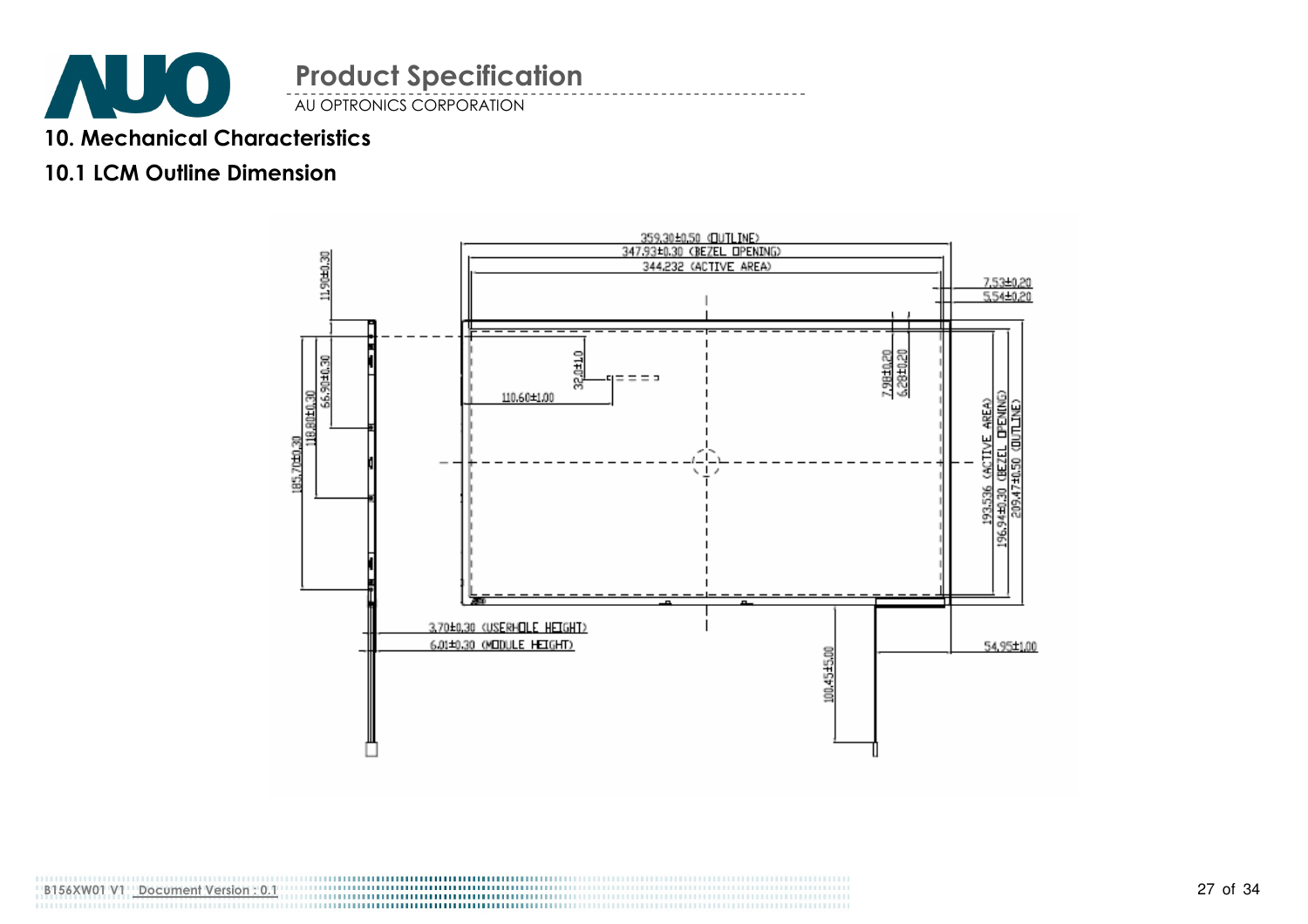

AU OPTRONICS CORPORATION

Note: Prevention IC damage, IC positions not allowed any overlap over these areas.

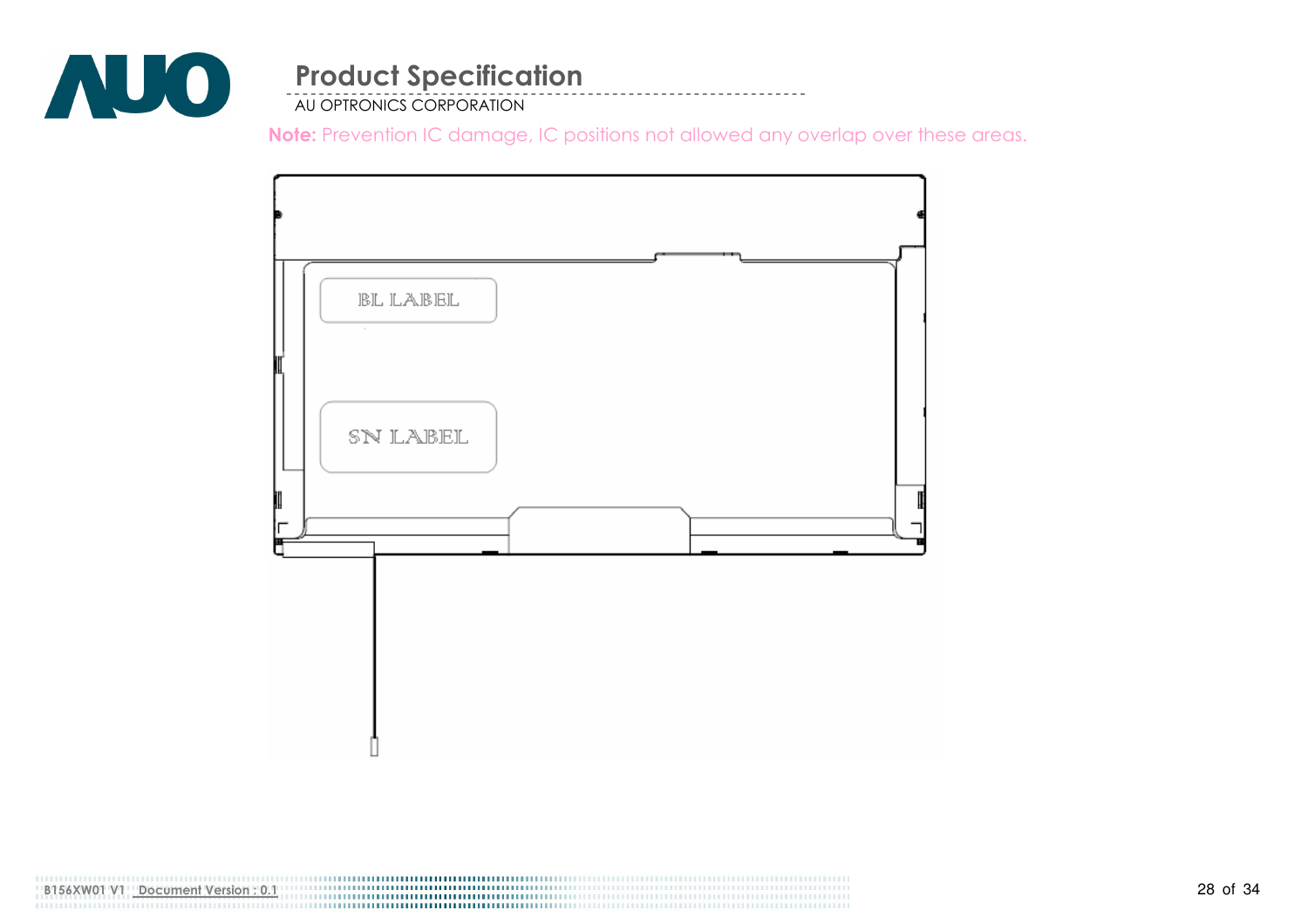

AU OPTRONICS CORPORATION

### 10.2 Screw Hole Depth and Center Position

Screw hole minimum depth, from side surface = 2.30±0.30 mm (Ref. drawing)

Screw hole center location, from front surface =  $3.7 \pm 0.2$ mm (Ref. drawing) Screw Torque: Maximum 2.5 kgf-cm

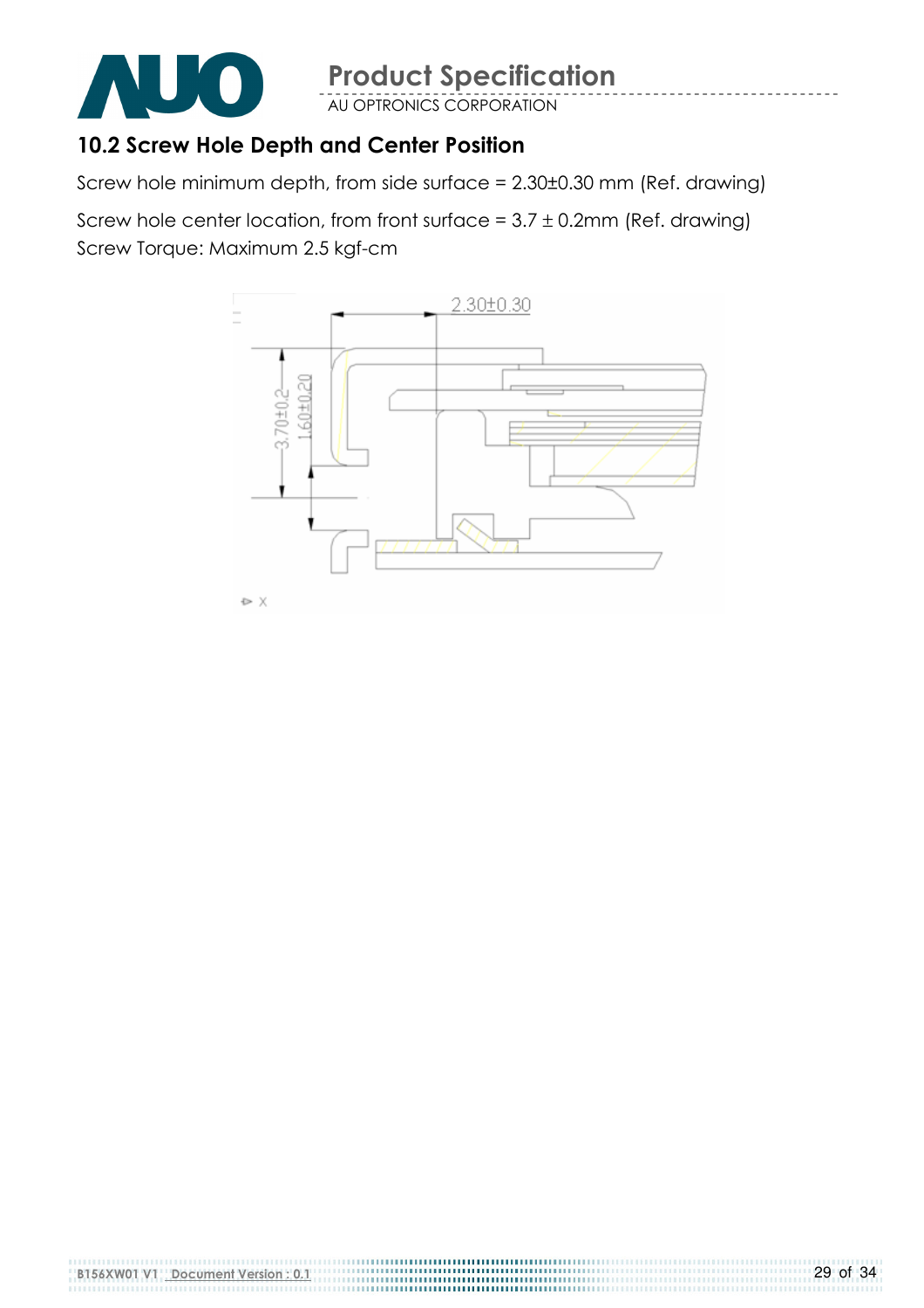

AU OPTRONICS CORPORATION

# 11. Shipping and Package

### **11.1 Shipping Label Format**

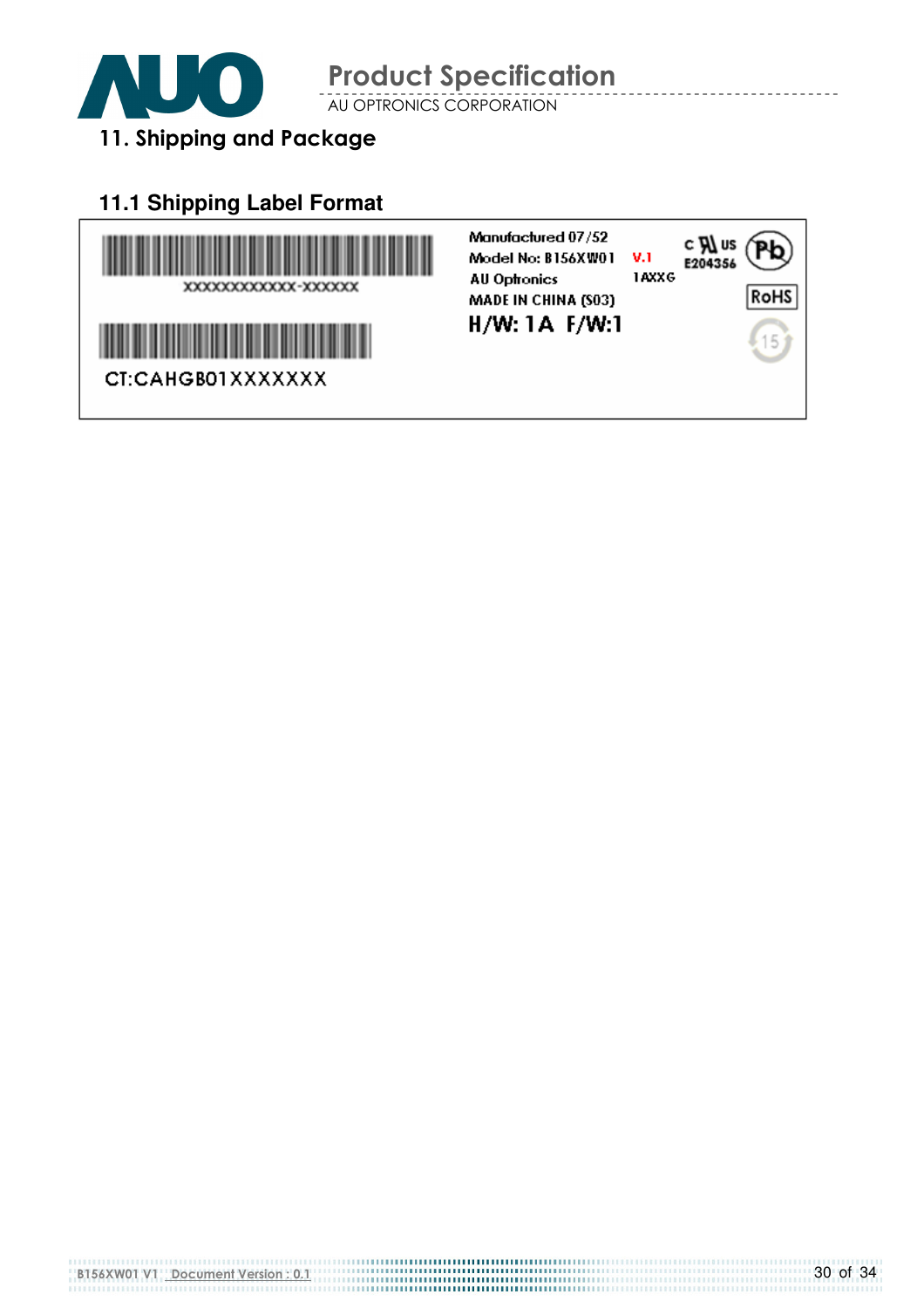

AU OPTRONICS CORPORATION

The outside dimension of carton is 455 (L)mm x 380 (W)mm x 355 (H)mm



### 11.3 Shipping package of palletizing sequence

B156XW01 V1 Document Version : 0.1

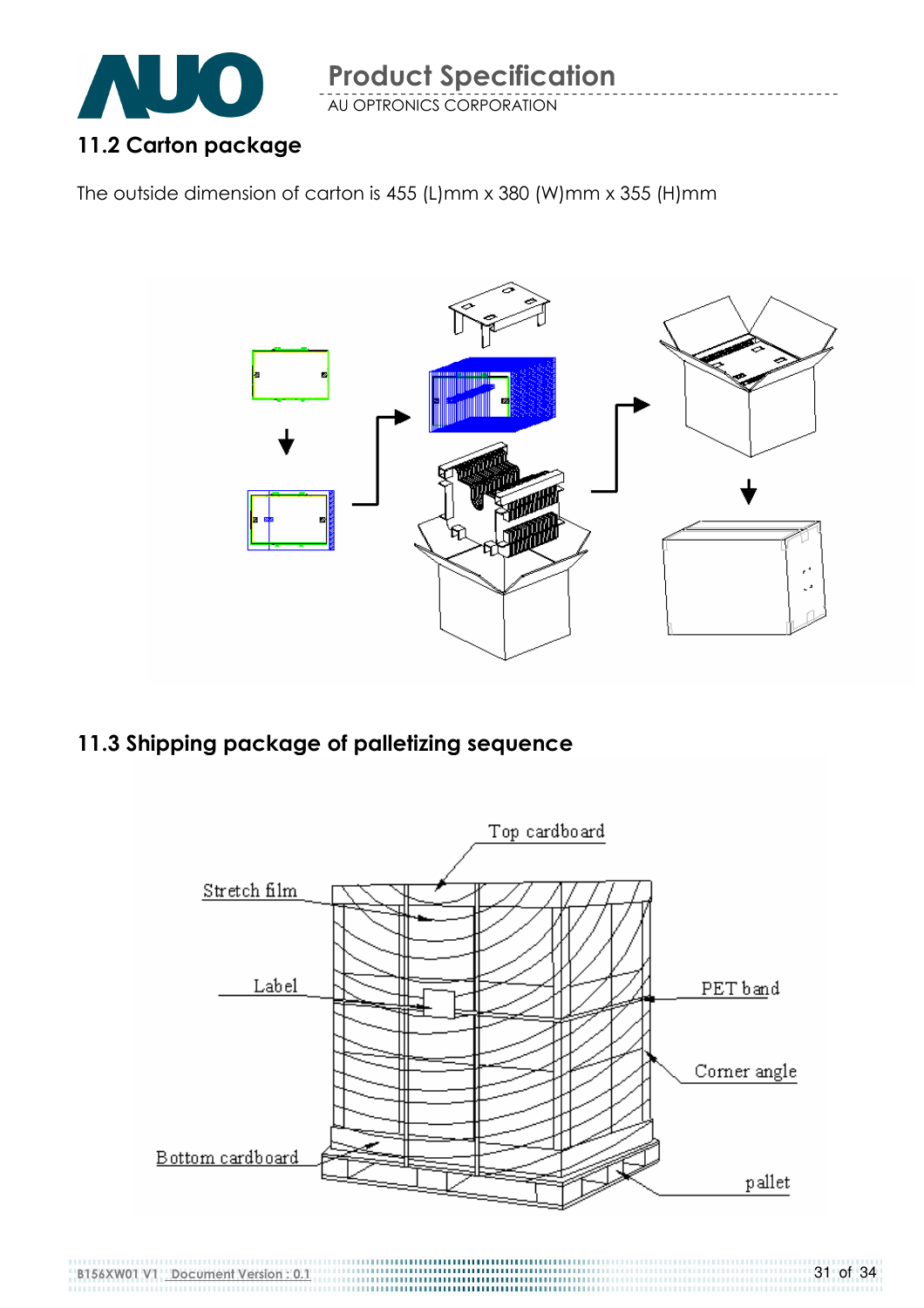

AU OPTRONICS CORPORATION

#### **12. Appendix: EDID description**

| <b>Address</b> | <b>FUNCTION</b>             |                | Value    | Value               | <b>Note</b> |
|----------------|-----------------------------|----------------|----------|---------------------|-------------|
| 00             | Header                      | 00             | 00000000 | $\Omega$            |             |
| 01             |                             | FF             | 11111111 | 255                 |             |
| 02             |                             | FF             | 11111111 | 255                 |             |
| 03             |                             | FF             | 11111111 | 255                 |             |
| 04             |                             | FF             | 11111111 | 255                 |             |
| 05             |                             | FF             | 11111111 | 255                 |             |
| 06             |                             | FF             | 11111111 | 255                 |             |
| 07             |                             | 00             | 00000000 | $\mathsf{O}\xspace$ |             |
| 08             | EISA Manuf. Code LSB        | 06             | 00000110 | 6                   |             |
| 09             | <b>Compressed ASCII</b>     | AF             | 10101111 | 175                 |             |
| 0A             | Product Code                | EC             | 11101100 | 236                 |             |
| <b>OB</b>      | hex, LSB first              | 10             | 00010000 | 16                  |             |
| 0C             | 32-bit ser #                | 00             | 00000000 | $\mathbf 0$         |             |
| 0D             |                             | 00             | 00000000 | $\mathbf 0$         |             |
| 0E             |                             | 00             | 00000000 | $\mathbf 0$         |             |
| 0F             |                             | 00             | 00000000 | $\overline{0}$      |             |
| 10             | Week of manufacture         | 01             | 00000001 |                     |             |
| 11             | Year of manufacture         | 12             | 00010010 | 18                  |             |
| 12             | EDID Structure Ver.         | 01             | 00000001 |                     |             |
| 13             | EDID revision #             | 03             | 00000011 | 3                   |             |
| 14             | Video input definition      | 80             | 10000000 | 128                 |             |
| 15             | Max H image size            | 22             | 00100010 | 34                  |             |
| 16             | Max V image size            | 13             | 00010011 | 19                  |             |
| 17             | Display Gamma               | 78             | 01111000 | 120                 |             |
| 18             | Feature support             | 0A             | 00001010 | 10                  |             |
| 19             | Red/green low bits          | E6             | 11100110 | 230                 |             |
| 1A             | Blue/white low bits         | B <sub>5</sub> | 10110101 | 181                 |             |
| 1B             | Red x/ high bits            | A <sub>3</sub> | 10100011 | 163                 |             |
| 1C             | Red y                       | 57             | 01010111 | 87                  |             |
| 1D             | Green x                     | 4F             | 01001111 | 79                  |             |
| 1E             | Green y                     | 94             | 10010100 | 148                 |             |
| 1F             | Blue x                      | 26             | 00100110 | 38                  |             |
| 20             | Blue y                      | 1E             | 00011110 | 30                  |             |
| 21             | White x                     | 50             | 01010000 | 80                  |             |
| 22             | White y                     | 54             | 01010100 | 84                  |             |
| 23             | <b>Established timing 1</b> | 00             | 00000000 | 0                   |             |
| 24             | <b>Established timing 2</b> | 00             | 00000000 | $\overline{0}$      |             |
| 25             | Manufacturer's Timing       | 00             | 00000000 | $\mathsf{O}\xspace$ |             |
| 26             | Standard timing #1          | 01             | 00000001 |                     |             |
| 27             |                             | 01             | 00000001 | 1                   |             |
| 28             | Standard timing #2          | 01             | 00000001 | $\mathbf{1}$        |             |
| 29             |                             | 01             | 00000001 | $\mathbf{1}$        |             |
| 2A             | Standard timing #3          | 01             | 00000001 | $\mathbf{1}$        |             |
| 2B             |                             | 01             | 00000001 |                     |             |
| 2C             | Standard timing #4          | 01             | 00000001 |                     |             |
| 2D             |                             | 01             | 00000001 |                     |             |
| 2E             | Standard timing #5          | 01             | 00000001 | 1                   |             |
| 2F             |                             | 01             | 00000001 | $\mathbf{1}$        |             |
| 30             | Standard timing #6          | 01             | 00000001 |                     |             |
| 31             |                             | 01             | 00000001 |                     |             |
| 32             | Standard timing #7          | 01             | 00000001 |                     |             |
| 33             |                             | 01             | 00000001 | 1                   |             |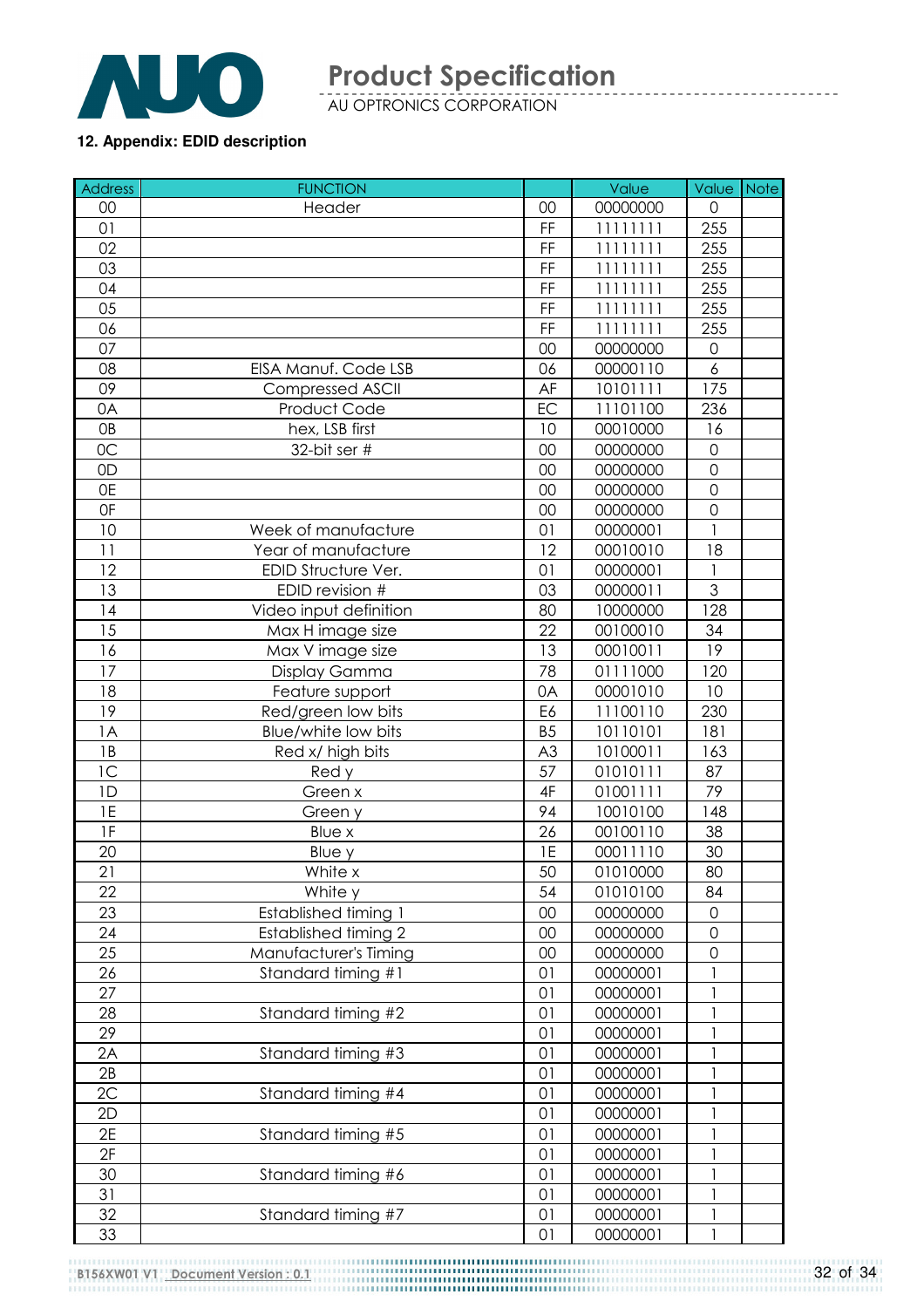

AU OPTRONICS CORPORATION

| 34   | Standard timing #8                                     | 01             | 00000001 | 1                   |   |
|------|--------------------------------------------------------|----------------|----------|---------------------|---|
| 35   |                                                        | 01             | 00000001 | 1                   |   |
| 36   | Pixel Clock/10,000 (LSB)                               | 20             | 00100000 | 32                  |   |
| 37   | Pixel Clock/10,000 (MSB)                               | 1 <sup>C</sup> | 00011100 | 28                  |   |
| 38   | Horiz. Active pixels (Lower 8 bits)                    | 56             | 01010110 | 86                  |   |
| 39   | Horiz.Blanking (Lower 8 bits)                          | 78             | 01111000 | 120                 |   |
| 3A   | Horiz. Active pixels: Horiz. Blanking (Upper4: 4 bits) | 50             | 01010000 | 80                  |   |
| 3B   |                                                        | 00             | 00000000 | $\mathbf 0$         |   |
| 3C   |                                                        | 26             | 00100110 | 38                  |   |
| 3D   | Vert. Active pixels: Vert. Blanking (Upper4:4 bits)    | 30             | 00110000 | 48                  |   |
| 3E   |                                                        | 30             | 00110000 | 48                  |   |
| 3F   |                                                        | 20             | 00100000 | 32                  |   |
| 40   | Vert. Sync. Offset=xx lines, Sync Width=xx lines       | 34             | 00110100 | 52                  |   |
| 41   | Horz. Ver. Sync/Width (upper 2 bits)                   | 00             | 00000000 | $\overline{0}$      |   |
| 42   | Hori. Image size (Lower 8 bits)                        | 58             | 01011000 | 88                  |   |
| 43   | Vert. Image size (Lower 8 bits)                        | C <sub>1</sub> | 11000001 | 193                 |   |
| 44   | Hori. Image size : Vert. Image size (Upper 4 bits)     | 10             | 00010000 | 16                  |   |
| 45   |                                                        | 00             | 00000000 | 0                   |   |
| 46   |                                                        | 00             | 00000000 | $\overline{0}$      |   |
| 47   |                                                        | 18             | 00011000 | 24                  |   |
| 48   | Detailed timing/monitor                                | 00             | 00000000 | $\mathbf 0$         |   |
| 49   | descriptor #2                                          | 00             | 00000000 | $\mathbf 0$         |   |
| 4A   |                                                        | 00             | 00000000 | $\overline{0}$      |   |
| 4B   |                                                        | 0F             | 00001111 | 15                  |   |
| 4C   |                                                        | 00             | 00000000 | 0                   |   |
| 4D   |                                                        | 00             | 00000000 | $\mathbf 0$         |   |
| 4E   |                                                        | 00             | 00000000 | $\mathbf 0$         |   |
| 4F   |                                                        | 00             | 00000000 | $\overline{0}$      |   |
| 50   |                                                        | 00             | 00000000 | $\mathbf 0$         |   |
| 51   |                                                        | 00             | 00000000 | $\mathbf 0$         |   |
| 52   |                                                        | 00             | 00000000 | $\overline{0}$      |   |
| 53   |                                                        | 00             | 00000000 | $\mathbf 0$         |   |
| 54   |                                                        | 00             | 00000000 | $\mathbf 0$         |   |
| 55   |                                                        | 00             | 00000000 | $\mathsf{O}\xspace$ |   |
| 56   |                                                        | 00             | 00000000 | $\mathsf O$         |   |
| 57   |                                                        | 00             | 00000000 | $\overline{0}$      |   |
| 58   |                                                        | 00             | 00000000 | 0                   |   |
| 59   |                                                        | 20             | 00100000 | 32                  |   |
| 5A   | Detailed timing/monitor                                | 00             | 00000000 | $\mathbf 0$         |   |
| 5B   | descriptor #3                                          | 00             | 00000000 | $\mathsf{O}\xspace$ |   |
| 5C   |                                                        | 00             | 00000000 | $\overline{0}$      |   |
| 5D   |                                                        | <b>FE</b>      | 11111110 | 254                 |   |
| $5E$ |                                                        | 00             | 00000000 | 0                   |   |
| $5F$ | Manufacture                                            | 41             | 01000001 | 65                  | A |
| 60   | Manufacture                                            | 55             | 01010101 | 85                  | U |
| 61   | Manufacture                                            | 4F             | 01001111 | 79                  | O |
| 62   |                                                        | 0A             | 00001010 | 10                  |   |
| 63   |                                                        | 20             | 00100000 | 32                  |   |
| 64   |                                                        | 20             | 00100000 | 32                  |   |
| 65   |                                                        | 20             | 00100000 | 32                  |   |
| 66   |                                                        | 20             | 00100000 | 32                  |   |
| 67   |                                                        | 20             | 00100000 | 32                  |   |
| 68   |                                                        | 20             | 00100000 | 32                  |   |
| 69   |                                                        | 20             | 00100000 | 32                  |   |
| 6A   |                                                        | 20             | 00100000 | 32                  |   |
| 6B   |                                                        | 20             | 00100000 | 32                  |   |
|      |                                                        |                |          |                     |   |

33 of 34

-----------------